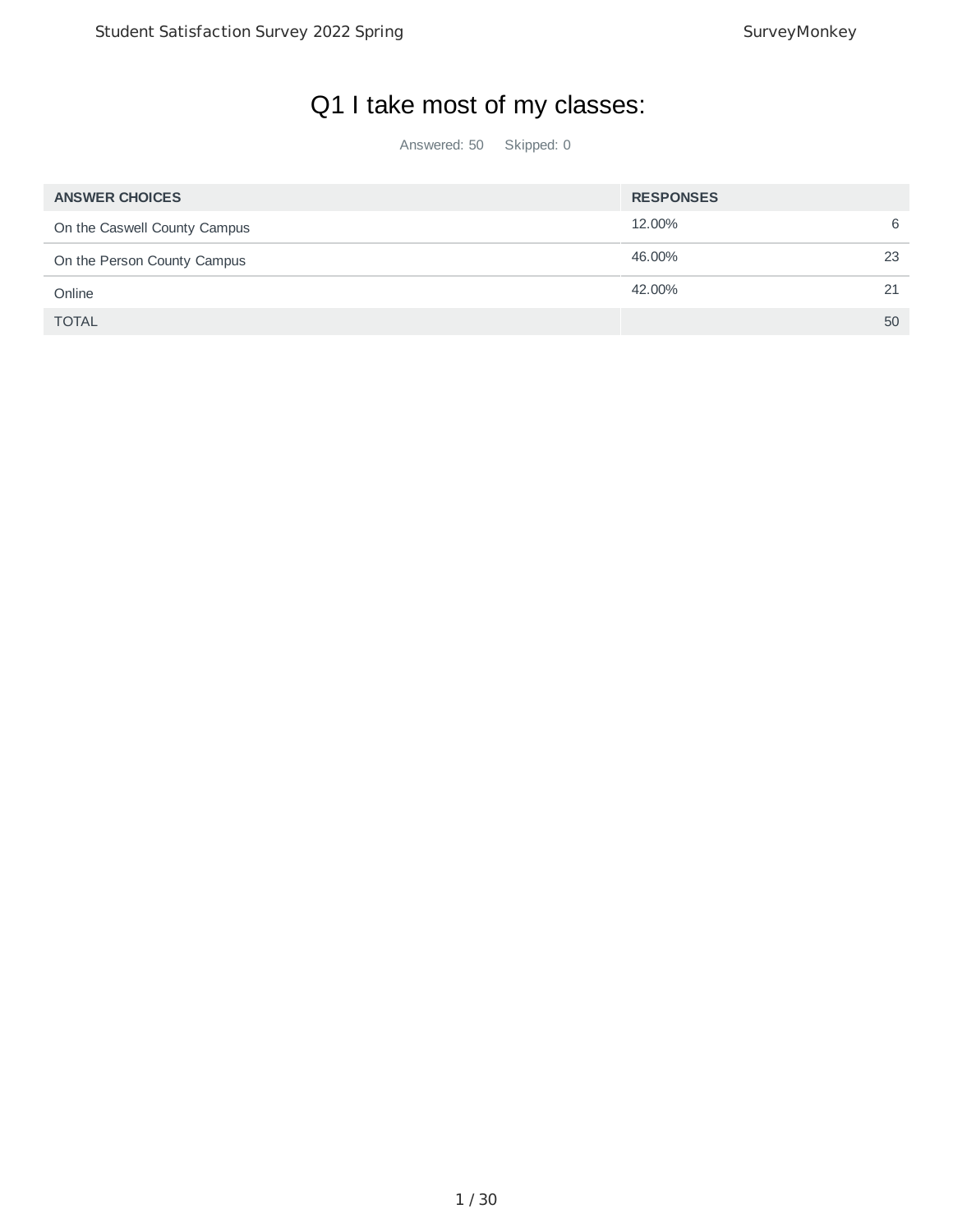#### Q2 How did you find out about PCC programs and classes? (mark all that apply)

| <b>ANSWER CHOICES</b>       | <b>RESPONSES</b>        |             |
|-----------------------------|-------------------------|-------------|
| Banner/Sign in Town         | 8<br>18.18%             |             |
| Billboard                   | 8<br>18.18%             |             |
| College Website             | 34.09%<br>15            |             |
| Facebook                    | 13<br>29.55%            |             |
| Friend or Family Member     | 38.64%<br>17            |             |
| High School                 | 22<br>50.00%            |             |
| Instagram                   | 6<br>13.64%             |             |
| Mailing from PCC            | 10<br>22.73%            |             |
| Newspaper                   | 9.09%<br>$\overline{4}$ |             |
| <b>Personal Contact</b>     | 22.73%<br>10            |             |
| Radio                       | 2<br>4.55%              |             |
| <b>Recruitment Activity</b> | 6.82%                   | $\mathsf 3$ |
| Twitter                     | $\mathsf{O}$<br>0.00%   |             |
| YouTube                     | 4.55%                   | 2           |
| Total Respondents: 44       |                         |             |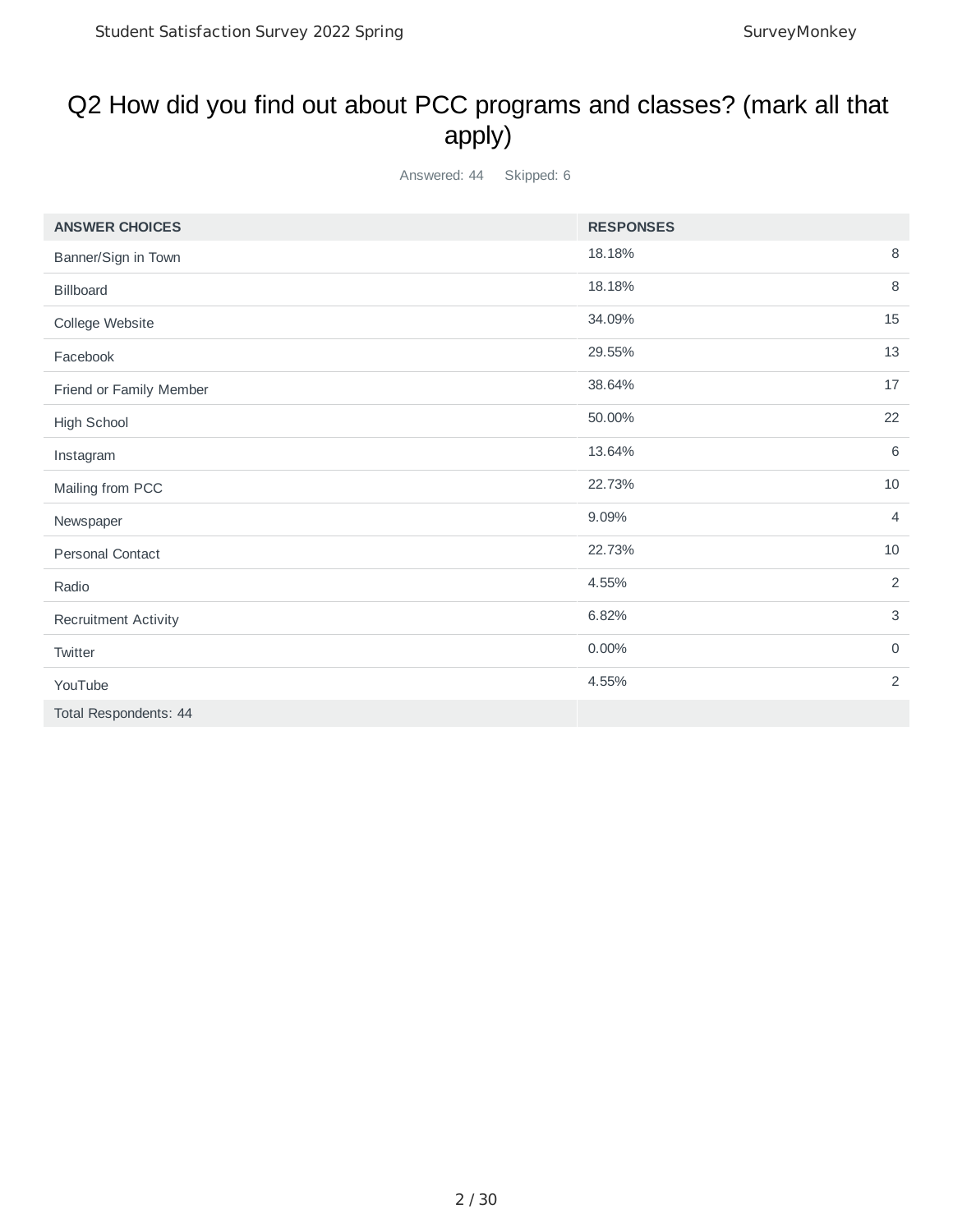## Q3 Piedmont Community College

|                                                                                                          | <b>VERY</b><br><b>SATISFIED</b> | <b>SATISFIED</b> | <b>DISSATISFIED</b> | <b>VERY</b><br><b>DISSATISFIED</b> | <b>DON'T</b><br><b>KNOW</b> | <b>TOTAL</b> | <b>WEIGHTED</b><br><b>AVERAGE</b> |
|----------------------------------------------------------------------------------------------------------|---------------------------------|------------------|---------------------|------------------------------------|-----------------------------|--------------|-----------------------------------|
| Please rate your overall<br>satisfaction with the services<br>provided by Piedmont<br>Community College. | 34.00%                          | 54.00%<br>27     | $8.00\%$            | $2.00\%$                           | 2.00%                       | 50           | 3.22                              |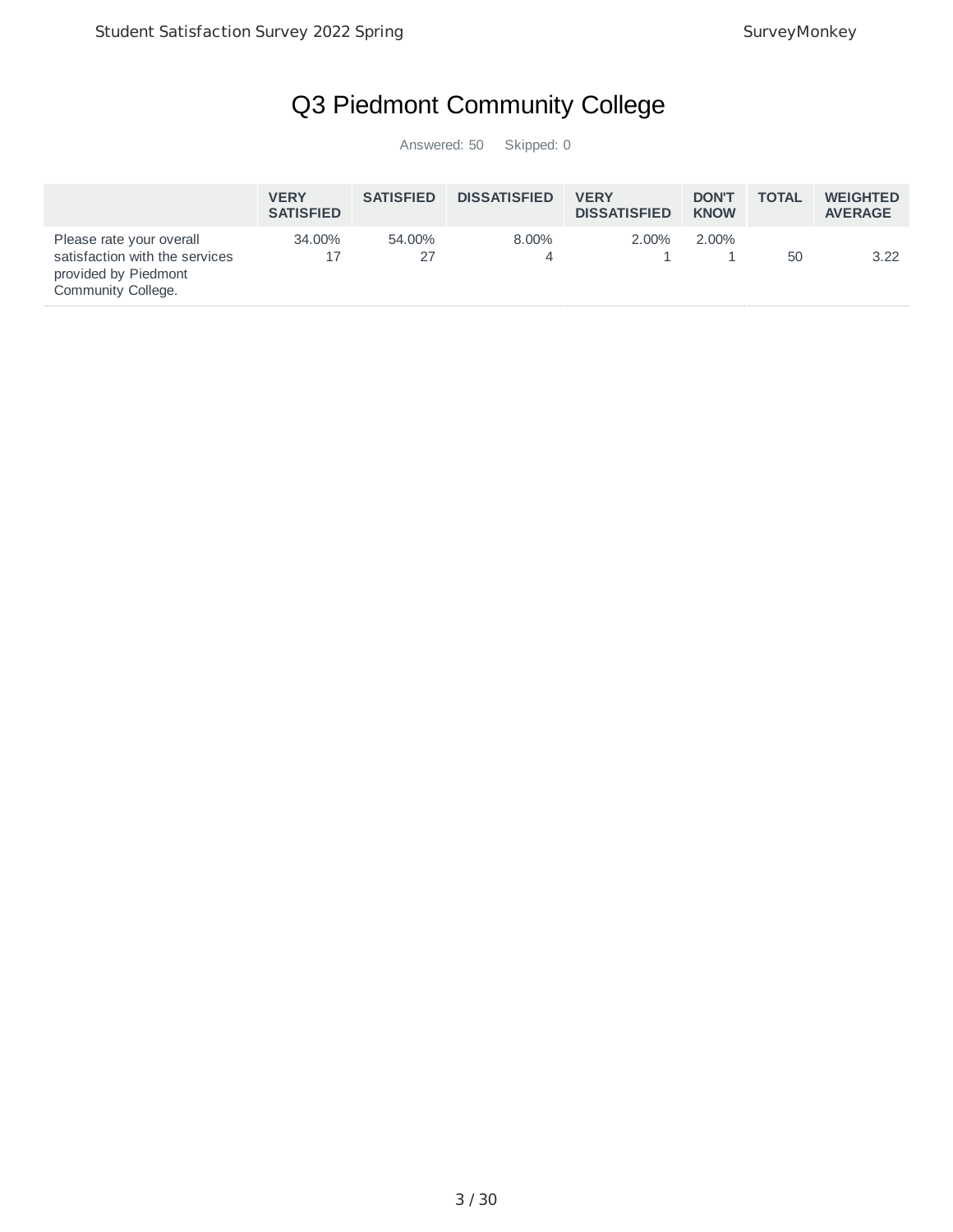## Q4 Admissions and Recruitment

|                                                                                                                                                                       | <b>VERY</b><br><b>SATISFIED</b> | <b>SATISFIED</b> | <b>DISSATISFIED</b> | <b>VERY</b><br><b>DISSATISFIED</b> | <b>DON'T</b><br><b>KNOW</b> | <b>TOTAL</b> | <b>WEIGHTED</b><br><b>AVERAGE</b> |
|-----------------------------------------------------------------------------------------------------------------------------------------------------------------------|---------------------------------|------------------|---------------------|------------------------------------|-----------------------------|--------------|-----------------------------------|
| a. When completing the<br>admissions application, the<br>process was easy to<br>understand and there was<br>assistance available when I<br>needed it.                 | 59.26%<br>16                    | 33.33%<br>9      | 7.41%<br>2          | 0.00%<br>0                         | $0.00\%$<br>0               | 27           | 3.52                              |
| b. When I registered for<br>placement testing, I was given<br>information about preparing for<br>the test that was easy to<br>access and understand.                  | 48.15%<br>13                    | 18.52%<br>5      | 7.41%<br>2          | 3.70%<br>1                         | 22.22%<br>6                 | 27           | 3.43                              |
| c. Class schedules and<br>program information are easy<br>to access online through<br>WebAdvisor or Self Service.                                                     | 55.56%<br>15                    | 33.33%<br>9      | 7.41%<br>2          | 0.00%<br>0                         | 3.70%<br>1                  | 27           | 3.50                              |
| d. Admissions staff are<br>knowledgeable and helpful<br>when answering questions<br>about the application,<br>requesting transcripts or<br>placement test and scores. | 53.85%<br>14                    | 30.77%<br>8      | 7.69%<br>2          | 0.00%<br>$\Omega$                  | 7.69%<br>2                  | 26           | 3.50                              |
| g. I am satisfied with the<br>services provided by the<br>Admissions Staff.                                                                                           | 59.26%<br>16                    | 22.22%<br>6      | 7.41%<br>2          | 3.70%<br>1                         | 7.41%<br>2                  | 27           | 3.48                              |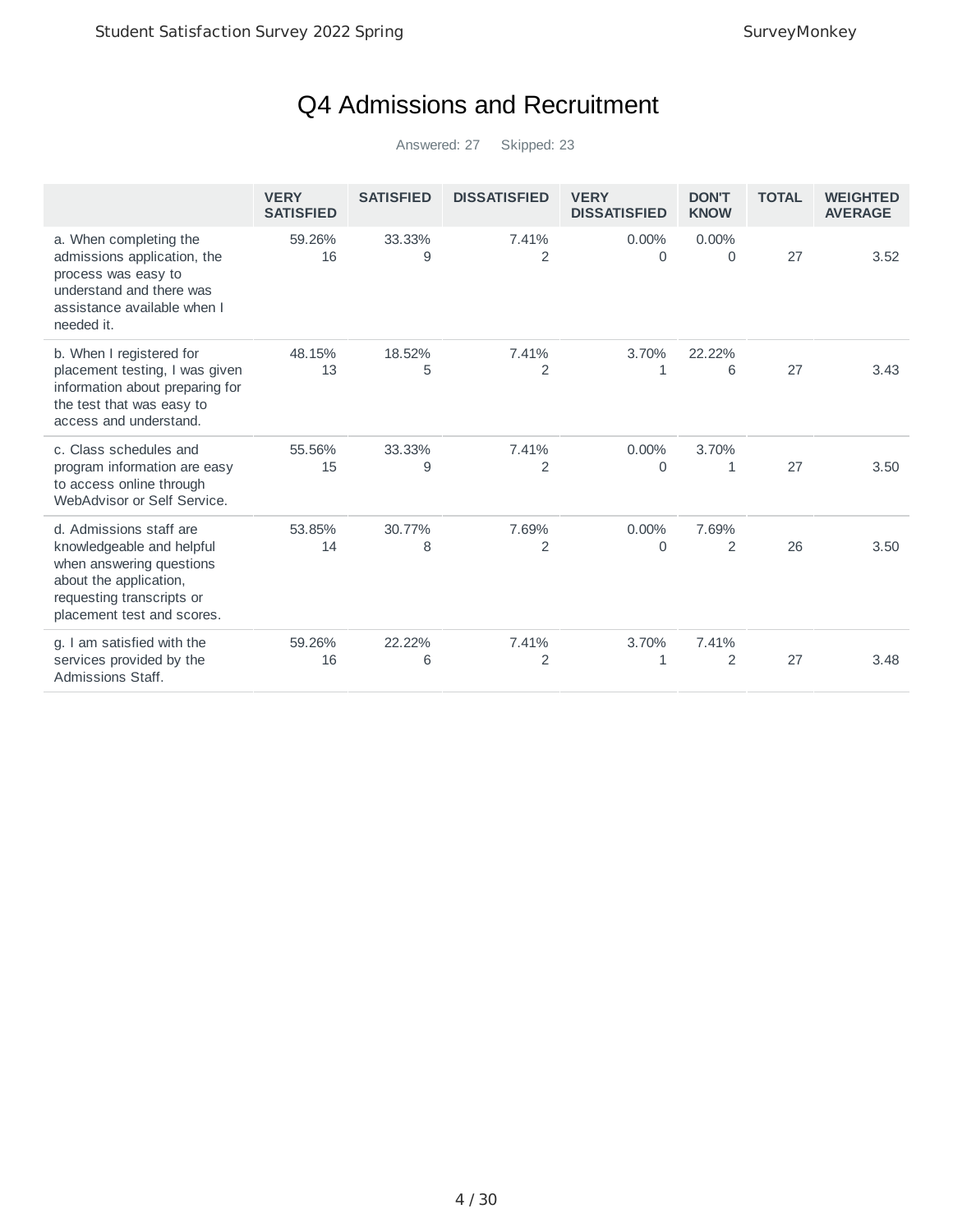## Q5 Student Records

|                                                                                                                                                                              | <b>VERY</b><br><b>SATISFIED</b> | <b>SATISFIED</b> | <b>DISSATISFIED</b> | <b>VERY</b><br><b>DISSATISFIED</b> | <b>DON'T</b><br><b>KNOW</b> | <b>TOTAL</b> | <b>WEIGHTED</b><br><b>AVERAGE</b> |
|------------------------------------------------------------------------------------------------------------------------------------------------------------------------------|---------------------------------|------------------|---------------------|------------------------------------|-----------------------------|--------------|-----------------------------------|
| a. Records and Registrar staff<br>are knowledgeable and helpful<br>when answering questions<br>about registration, grades,<br>transcripts, transfer credit or<br>graduation. | 48.15%<br>13                    | 37.04%<br>10     | 3.70%<br>1          | 7.41%<br>2                         | 3.70%<br>1                  | 27           | 3.31                              |
| b. Records and Registrar staff<br>are helpful and efficient when<br>requested to produce<br>academic transcripts                                                             | 48.15%<br>13                    | 29.63%<br>8      | 3.70%<br>1          | 7.41%<br>2                         | 11.11%<br>3                 | 27           | 3.33                              |
| c. The registrar's office staff<br>served my needs in a<br>reasonable amount of time.                                                                                        | 51.85%<br>14                    | 29.63%<br>8      | 7.41%<br>2          | 7.41%<br>$\overline{2}$            | 3.70%<br>1                  | 27           | 3.31                              |
| d. The staff member provided<br>a resolution for my issue or<br>gave me clear instructions for<br>the steps I needed to take to<br>resolve my issue.                         | 59.26%<br>16                    | 25.93%           | 3.70%<br>1          | 3.70%<br>1                         | 7.41%<br>$\overline{2}$     | 27           | 3.52                              |
| e I am satisfied with the<br>services provided by the<br>Records and Registrar Staff.                                                                                        | 57.69%<br>15                    | 26.92%           | 3.85%<br>1          | 7.69%<br>2                         | 3.85%<br>1                  | 26           | 3.40                              |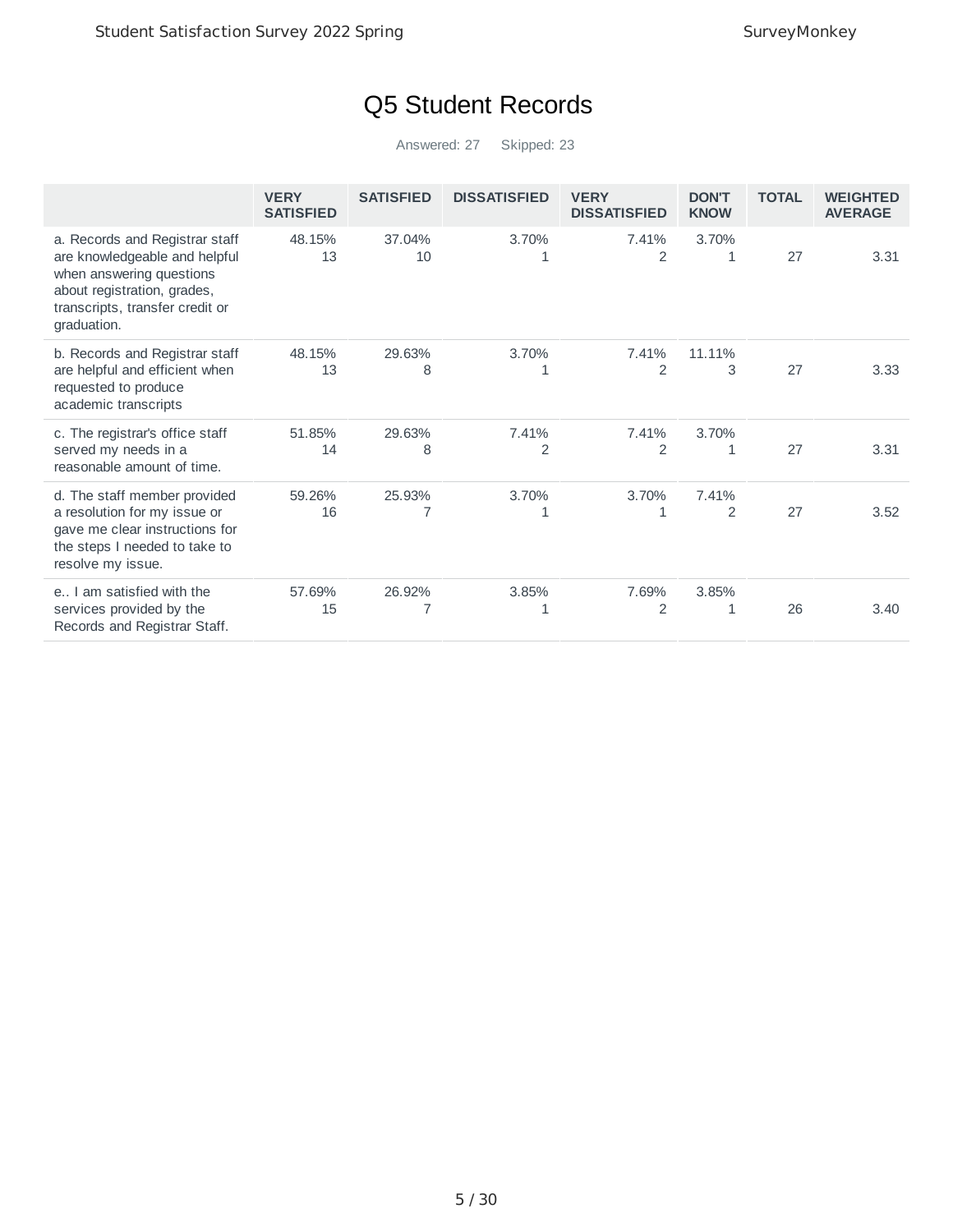## Q6 Student Engagement

|                                                                                                                                          | <b>VERY</b><br><b>SATISFIED</b> | <b>SATISFIED</b> | <b>DISSATISFIED</b> | <b>VERY</b><br><b>DISSATISFIED</b> | <b>DON'T</b><br><b>KNOW</b> | <b>TOTAL</b> | <b>WEIGHTED</b><br><b>AVERAGE</b> |
|------------------------------------------------------------------------------------------------------------------------------------------|---------------------------------|------------------|---------------------|------------------------------------|-----------------------------|--------------|-----------------------------------|
| a. There is a variety of<br>activities offered on campus.                                                                                | 42.31%<br>11                    | 34.62%<br>9      | 11.54%<br>3         | 3.85%<br>1                         | 7.69%<br>2                  | 26           | 3.25                              |
| b. There are a number of<br>diverse, educational activities<br>offered to meet the interests<br>and needs of PCC students                | 38.46%<br>10                    | 46.15%<br>12     | 3.85%<br>1          | 3.85%<br>1                         | 7.69%<br>2                  | 26           | 3.29                              |
| c. The Student Government<br>Association (SGA) plans<br>programs and activities on a<br>consistent basis throughout<br>the academic year | 57.69%<br>15                    | 26.92%<br>7      | $0.00\%$<br>0       | 0.00%<br>0                         | 15.38%<br>4                 | 26           | 3.68                              |
| d. I understand the College's<br>policies and procedures for<br>establishing a club and/or<br>organization on campus                     | 50.00%<br>13                    | 34.62%<br>9      | 0.00%<br>0          | 3.85%                              | 11.54%<br>3                 | 26           | 3.48                              |
| am satisfied with the<br>$e_{1}$<br>number and types of clubs<br>and organizations available for<br>students on campus                   | 50.00%<br>13                    | 19.23%<br>5      | 0.00%<br>0          | 15.38%<br>4                        | 15.38%<br>4                 | 26           | 3.23                              |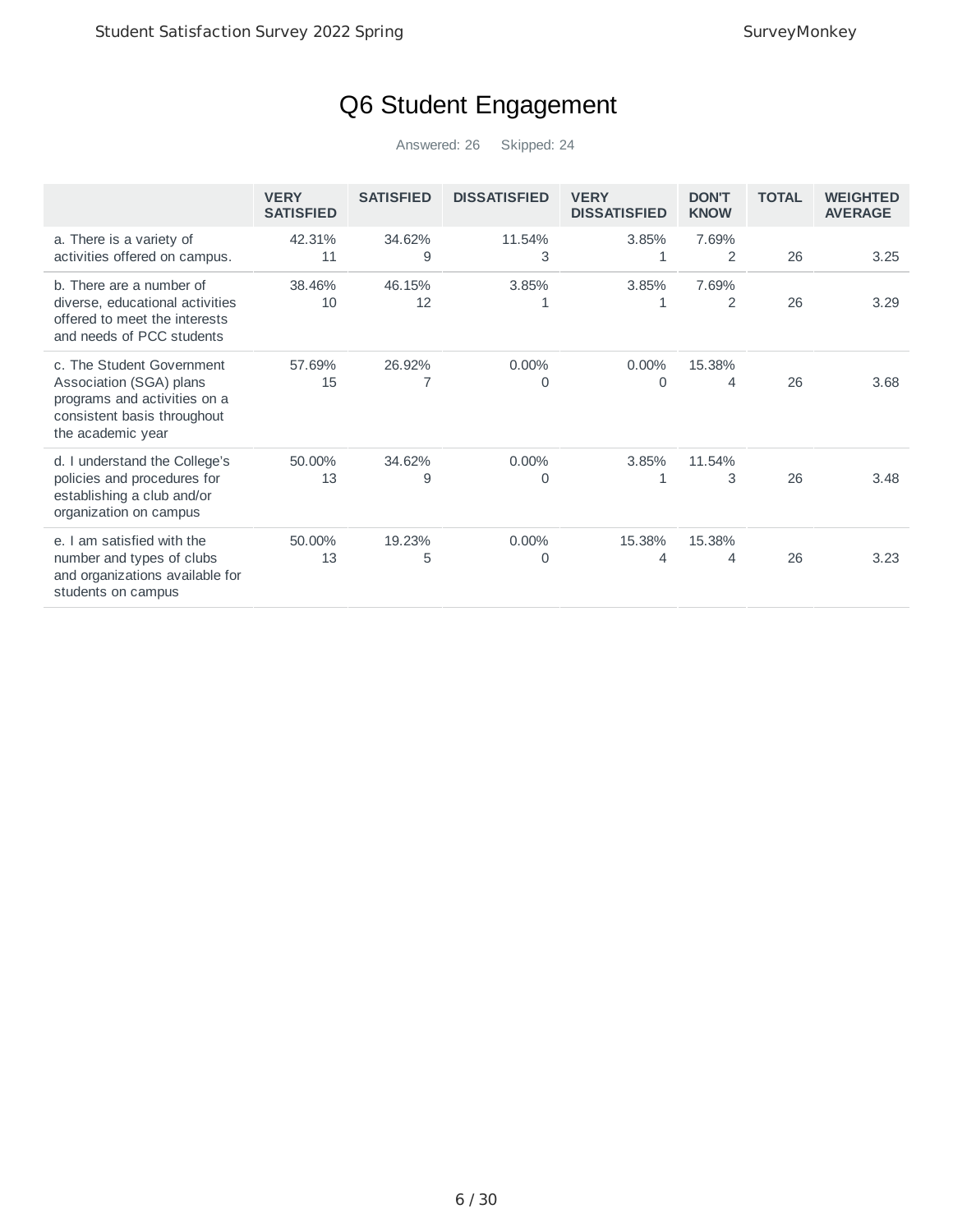## Q7 What activities would you like to see hosted on campus?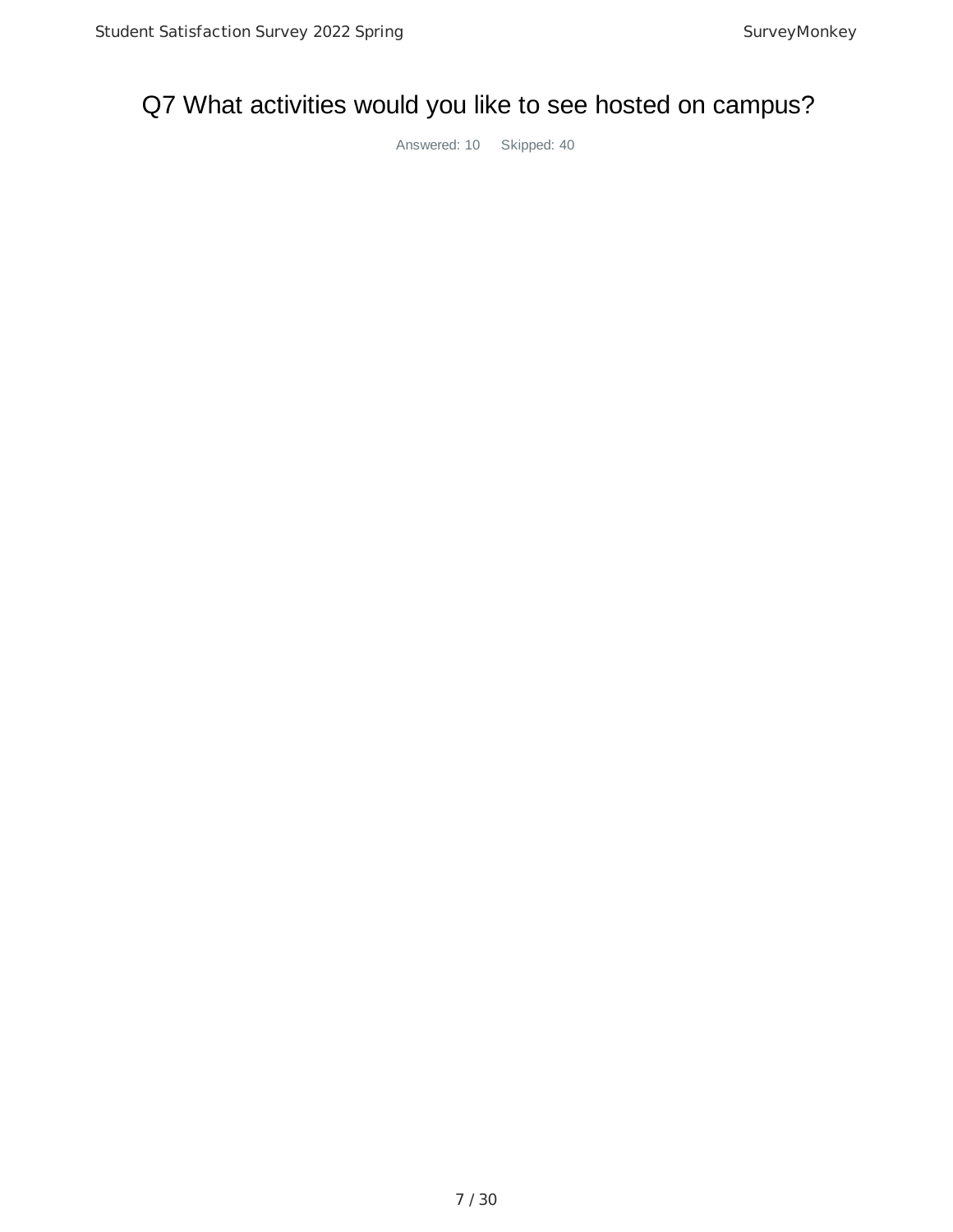## Q8 Student Development (E-Building)

|                                                                                                                                                                | <b>VERY</b><br><b>SATISFIED</b> | <b>SATISFIED</b>         | <b>DISSATISFIED</b>     | <b>VERY</b><br><b>DISSATISFIED</b> | <b>DON'T</b><br><b>KNOW</b>        | <b>TOTAL</b> | <b>WEIGHTED</b><br><b>AVERAGE</b> |
|----------------------------------------------------------------------------------------------------------------------------------------------------------------|---------------------------------|--------------------------|-------------------------|------------------------------------|------------------------------------|--------------|-----------------------------------|
| a. Academic counselors are<br>knowledgeable about<br>programs when helping me<br>register for classes.                                                         | 55.56%<br>15                    | 29.63%<br>8              | 0.00%<br>0              | 3.70%<br>$\mathbf{1}$              | 11.11%<br>3                        | 27           | 3.54                              |
| b. Student Development staff<br>provide adequate solutions to<br>students dealing with<br>academic & personal<br>concerns.                                     | 62.96%<br>17                    | 25.93%<br>7              | 3.70%<br>$\mathbf{1}$   | 0.00%<br>0                         | 7.41%<br>$\overline{2}$            | 27           | 3.64                              |
| c. Student Development staff<br>provided helpful information<br>for my career decisions and<br>the tools necessary to gain<br>employment.                      | 55.56%<br>15                    | 18.52%<br>5              | 0.00%<br>$\overline{0}$ | 0.00%<br>$\overline{0}$            | 25.93%<br>$\overline{7}$           | 27           | 3.75                              |
| d. Student Development staff<br>were helpful in providing<br>information and assisting with<br>my transition into a four year<br>institution.                  | 55.56%<br>15                    | 14.81%<br>4              | 7.41%<br>$\overline{c}$ | $0.00\%$<br>0                      | 22.22%<br>6                        | 27           | 3.62                              |
| e. The front desk staff in the<br>Department of Student<br>Development are<br>knowledgeable and able to<br>effectively direct students to<br>campus resources. | 62.96%<br>17                    | 25.93%<br>7              | 3.70%<br>$\mathbf{1}$   | 0.00%<br>0                         | 7.41%<br>$\overline{2}$            | 27           | 3.64                              |
| f. The Disabilities Services<br>counselor is helpful in<br>accommodating my additional<br>$need(s)$ .                                                          | 40.74%<br>11                    | 22.22%<br>6              | 0.00%<br>0              | 0.00%<br>$\overline{0}$            | 37.04%<br>10                       | 27           | 3.65                              |
| g. I am satisfied with the<br>services provided by the<br><b>Disabilities Services</b><br>counselor.                                                           | 40.74%<br>11                    | 14.81%<br>$\overline{4}$ | 3.70%<br>$\mathbf{1}$   | 0.00%<br>$\overline{0}$            | 40.74%<br>11                       | 27           | 3.63                              |
| h. I am satisfied with the<br>services provided by<br>Academic counselors.                                                                                     | 40.74%<br>11                    | 37.04%<br>10             | 7.41%<br>$\overline{2}$ | $0.00\%$<br>0                      | 14.81%<br>$\overline{\mathcal{A}}$ | 27           | 3.39                              |
| i. I am satisfied with the<br>services provided by Career<br>counselors.                                                                                       | 48.15%<br>13                    | 25.93%<br>7              | 0.00%<br>0              | 0.00%<br>0                         | 25.93%<br>7                        | 27           | 3.65                              |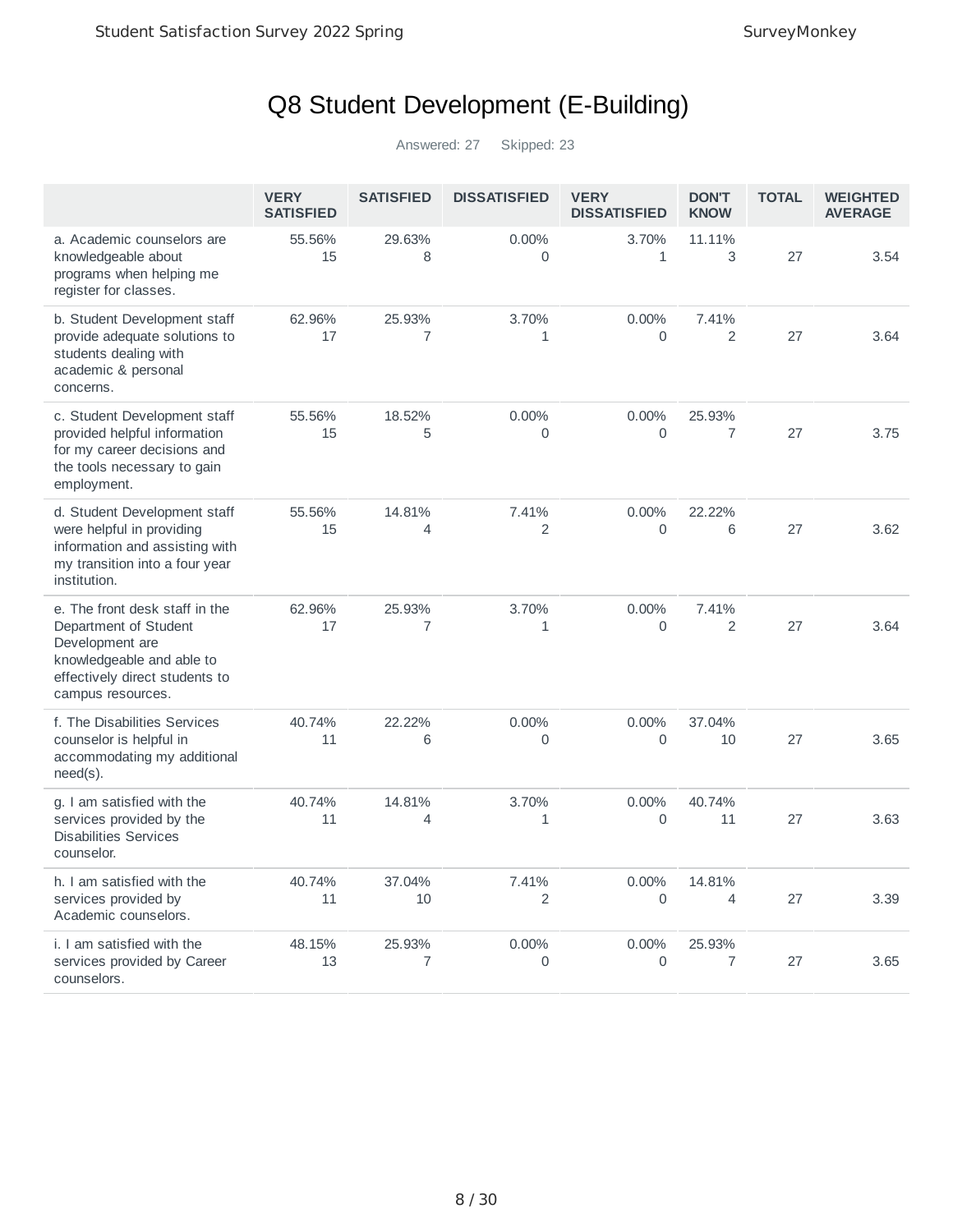## Q9 Financial Aid and Veterans Affairs

|                                                                                                                                                                                   | <b>VERY</b><br><b>SATISFIED</b> | <b>SATISFIED</b> | <b>DISSATISFIED</b>   | <b>VERY</b><br><b>DISSATISFIED</b> | <b>DON'T</b><br><b>KNOW</b>        | <b>TOTAL</b> | <b>WEIGHTED</b><br><b>AVERAGE</b> |
|-----------------------------------------------------------------------------------------------------------------------------------------------------------------------------------|---------------------------------|------------------|-----------------------|------------------------------------|------------------------------------|--------------|-----------------------------------|
| a. Financial Aid<br>Administrators are helpful<br>when answering questions<br>about the FAFSA, submitting<br>required documents, and how<br>drops/withdrawals affect my<br>award. | 51.85%<br>14                    | 33.33%<br>9      | 0.00%<br>0            | 3.70%<br>$\mathbf{1}$              | 11.11%<br>3                        | 27           | 3.50                              |
| b. I am satisfied with the<br>assistance provided by<br>Financial Aid Administrators in<br>the completion of the<br>verification process.                                         | 48.15%<br>13                    | 33.33%<br>9      | 3.70%<br>$\mathbf{1}$ | 3.70%<br>$\mathbf{1}$              | 11.11%<br>3                        | 27           | 3.42                              |
| c. There is an adequate<br>number of Financial Aid<br>workshops offered for<br>students to learn about the<br>financial aid process.                                              | 51.85%<br>14                    | 22.22%<br>6      | 0.00%<br>0            | 3.70%<br>1                         | 22.22%<br>6                        | 27           | 3.57                              |
| d. The Office of Financial Aid<br>provides timely and<br>informative information<br>regarding internal and external<br>scholarships.                                              | 55.56%<br>15                    | 22.22%<br>6      | 3.70%<br>$\mathbf{1}$ | 3.70%<br>$\mathbf{1}$              | 14.81%<br>4                        | 27           | 3.52                              |
| e. Financial Aid awards are<br>announced to students in time<br>to be helpful in college<br>planning (paying tuition,<br>purchasing books and school<br>supplies, etc.).          | 55.56%<br>15                    | 25.93%<br>7      | 0.00%<br>0            | 3.70%<br>$\mathbf{1}$              | 14.81%<br>$\overline{\mathcal{A}}$ | 27           | 3.57                              |
| f. I am satisfied with services<br>provided by Financial Aid<br>Administrators.                                                                                                   | 59.26%<br>16                    | 29.63%<br>8      | 0.00%<br>0            | 3.70%<br>1                         | 7.41%<br>$\overline{2}$            | 27           | 3.56                              |
| g. I am satisfied with services<br>provided by the Veteran's<br>Affairs Administrators.                                                                                           | 51.85%<br>14                    | 25.93%<br>7      | 0.00%<br>0            | 3.70%<br>$\mathbf{1}$              | 18.52%<br>5                        | 27           | 3.55                              |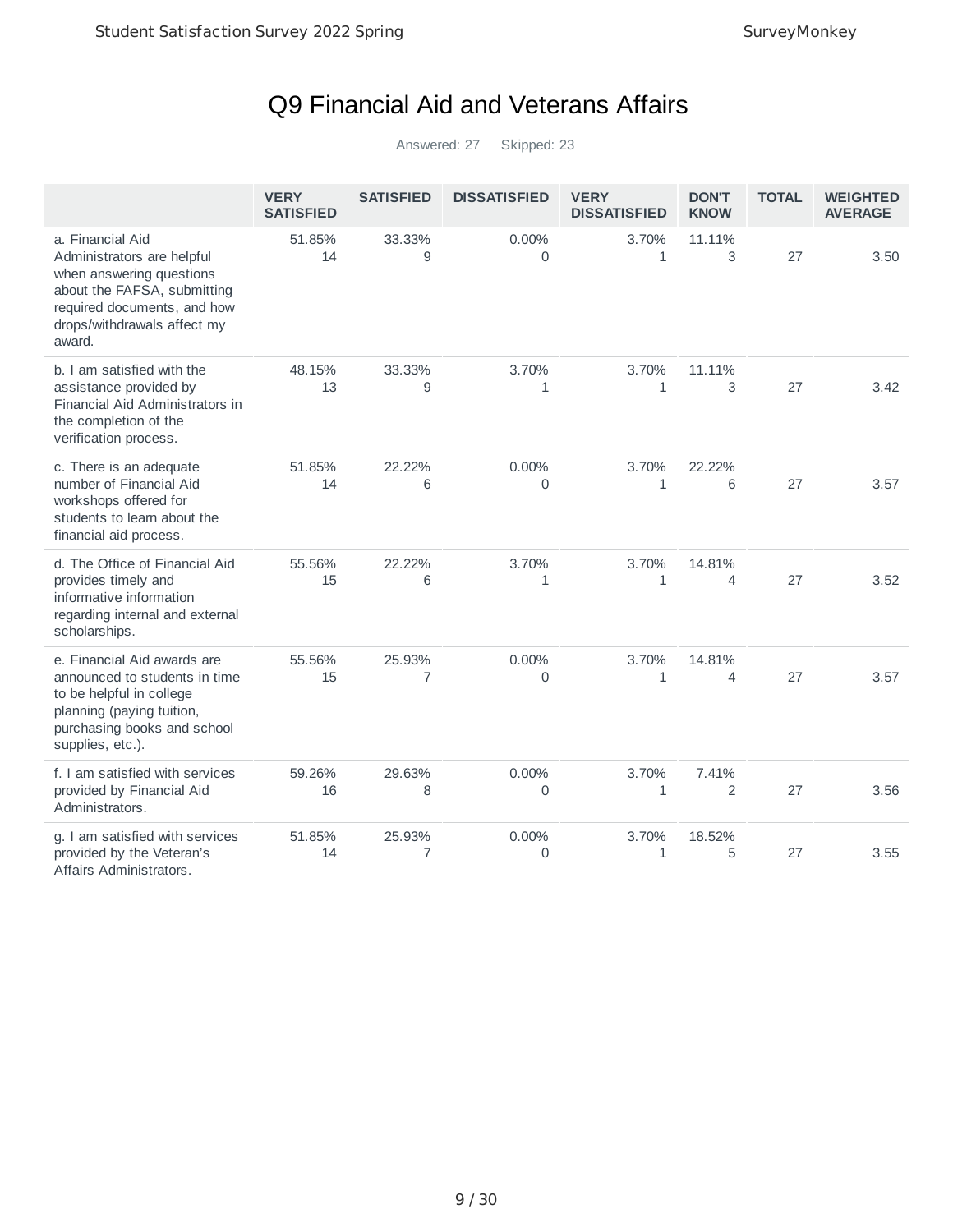## Q10 Federal Programs

|                                                                                                                                                                                                                                                                | <b>VERY</b><br><b>SATISFIED</b> | <b>SATISFIED</b>         | <b>DISSATISFIED</b>   | <b>VERY</b><br><b>DISSATISFIED</b> | <b>DON'T</b><br><b>KNOW</b> | <b>TOTAL</b> | <b>WEIGHTED</b><br><b>AVERAGE</b> |
|----------------------------------------------------------------------------------------------------------------------------------------------------------------------------------------------------------------------------------------------------------------|---------------------------------|--------------------------|-----------------------|------------------------------------|-----------------------------|--------------|-----------------------------------|
| a. Title III staff are<br>knowledgeable when helping<br>me with tutoring, academic<br>counseling, transfer planning<br>or academic assessments.                                                                                                                | 48.15%<br>13                    | 14.81%<br>$\overline{4}$ | 3.70%<br>$\mathbf{1}$ | $0.00\%$<br>$\Omega$               | 33.33%<br>9                 | 27           | 3.67                              |
| b. The Title III Transfer<br>Student Coach and services<br>have aided me in<br>understanding the<br>requirements and process to<br>transfer to a four-year<br>institution.                                                                                     | 51.85%<br>14                    | 14.81%<br>$\overline{4}$ | 3.70%<br>$\mathbf{1}$ | 0.00%<br>$\Omega$                  | 29.63%<br>8                 | 27           | 3.68                              |
| c. The Title III educational<br>workshops have guided my<br>understanding of important<br>topics such as leadership,<br>time management and study<br>skills.                                                                                                   | 44.44%<br>12                    | 22.22%<br>6              | 0.00%<br>0            | 0.00%<br>0                         | 33.33%<br>9                 | 27           | 3.67                              |
| d. Title III staff members in<br>the Transition Center are<br>friendly and welcoming.                                                                                                                                                                          | 51.85%<br>14                    | 14.81%<br>$\overline{4}$ | 0.00%<br>$\Omega$     | 0.00%<br>$\Omega$                  | 33.33%<br>9                 | 27           | 3.78                              |
| e. Educational Opportunity<br>Center (EOC) staff are<br>knowledgeable when helping<br>me with financial aid<br>application<br>assistance/scholarship<br>searches, academic and pre-<br>college planning, college test<br>preparation or career<br>exploration. | 44.44%<br>12                    | 22.22%<br>6              | 0.00%<br>0            | 0.00%<br>$\Omega$                  | 33.33%<br>9                 | 27           | 3.67                              |
| f. I am satisfied with the<br>services provided by Title III<br>staff.                                                                                                                                                                                         | 40.74%<br>11                    | 22.22%<br>6              | 3.70%<br>1            | 0.00%<br>$\mathbf 0$               | 33.33%<br>9                 | 27           | 3.56                              |
| g. I am satisfied with the<br>services provided by EOC<br>staff.                                                                                                                                                                                               | 40.74%<br>11                    | 25.93%<br>7              | 0.00%<br>0            | 0.00%<br>0                         | 33.33%<br>9                 | 27           | 3.61                              |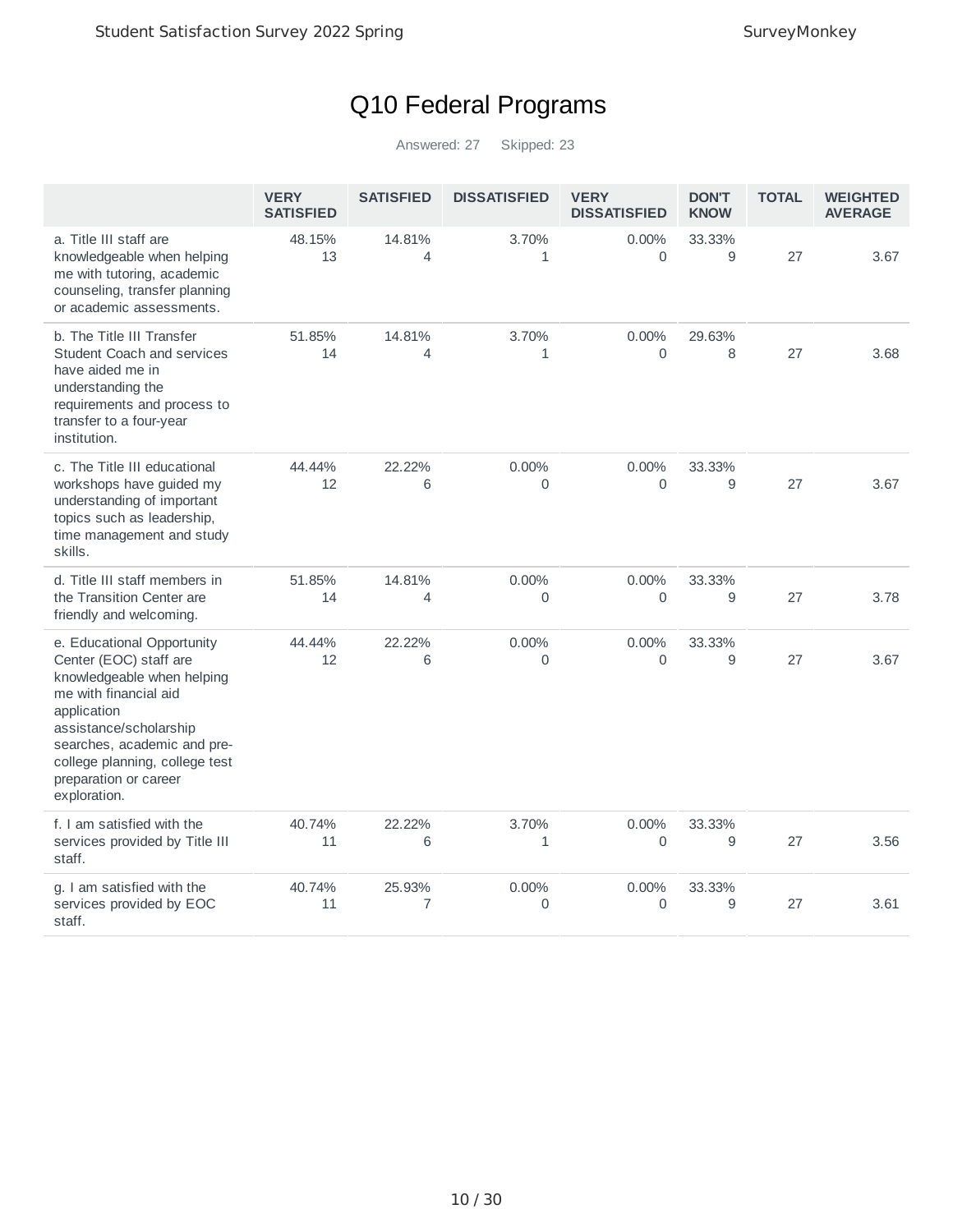## Q11 Academic Advising

|                                                                                                                                                   | <b>VERY</b><br><b>SATISFIED</b> | <b>SATISFIED</b> | <b>DISSATISFIED</b> | <b>VERY</b><br><b>DISSATISFIED</b> | <b>DON'T</b><br><b>KNOW</b> | <b>TOTAL</b> | <b>WEIGHTED</b><br><b>AVERAGE</b> |
|---------------------------------------------------------------------------------------------------------------------------------------------------|---------------------------------|------------------|---------------------|------------------------------------|-----------------------------|--------------|-----------------------------------|
| a. My academic advisor<br>provides accurate assistance<br>in selecting appropriate<br>courses.                                                    | 62.96%<br>17                    | 29.63%<br>8      | 7.41%<br>2          | $0.00\%$<br>$\Omega$               | $0.00\%$<br>0               | 27           | 3.56                              |
| b. My academic advisor is<br>knowledgeable about<br>academic and graduation<br>requirements.                                                      | 62.96%<br>17                    | 33.33%<br>9      | $0.00\%$<br>0       | 0.00%<br>0                         | 3.70%<br>1                  | 27           | 3.65                              |
| c. The availability of my<br>academic advisor is currently<br>meeting my needs.                                                                   | 66.67%<br>18                    | 25.93%<br>7      | 3.70%<br>1          | 0.00%<br>0                         | 3.70%<br>1                  | 27           | 3.65                              |
| d. My academic advisor offers<br>helpful suggestions when I<br>have scheduling<br>issues/problems.                                                | 59.26%<br>16                    | 29.63%<br>8      | 7.41%<br>2          | $0.00\%$<br>0                      | 3.70%<br>1                  | 27           | 3.54                              |
| e. I would feel comfortable<br>talking with my academic<br>advisor about personal<br>issues/concerns that may or<br>may not pertain to academics. | 51.85%<br>14                    | 25.93%<br>7      | 3.70%<br>1          | 3.70%<br>1                         | 14.81%<br>4                 | 27           | 3.48                              |
| f. I know how to access,<br>utilize and interpret Self-<br>Service.                                                                               | 62.96%<br>17                    | 22.22%<br>6      | 0.00%<br>0          | 0.00%<br>0                         | 14.81%<br>4                 | 27           | 3.74                              |
| g. My academic advisor has<br>provided appropriate referrals<br>for exploring alternative<br>majors and/or minors.                                | 62.96%<br>17                    | 25.93%<br>7      | 0.00%<br>0          | 0.00%<br>0                         | 11.11%<br>3                 | 27           | 3.71                              |
| h. My academic advisor is<br>knowledgeable about careers<br>that apply to my major.                                                               | 59.26%<br>16                    | 33.33%<br>9      | 0.00%<br>0          | 0.00%<br>0                         | 7.41%<br>2                  | 27           | 3.64                              |
| i. I would recommend my<br>academic advisor to other<br>students.                                                                                 | 70.37%<br>19                    | 22.22%<br>6      | 3.70%<br>1          | 0.00%<br>0                         | 3.70%<br>1                  | 27           | 3.69                              |
| j. Overall, I am satisfied with<br>my academic advising<br>experience at PCC.                                                                     | 66.67%<br>18                    | 29.63%<br>8      | 0.00%<br>0          | 0.00%<br>0                         | 3.70%<br>1                  | 27           | 3.69                              |
| k. In my opinion, PCC offers<br>enough academic advisors to<br>meet student needs.                                                                | 55.56%<br>15                    | 29.63%<br>8      | 3.70%<br>1          | 0.00%<br>0                         | 11.11%<br>3                 | 27           | 3.58                              |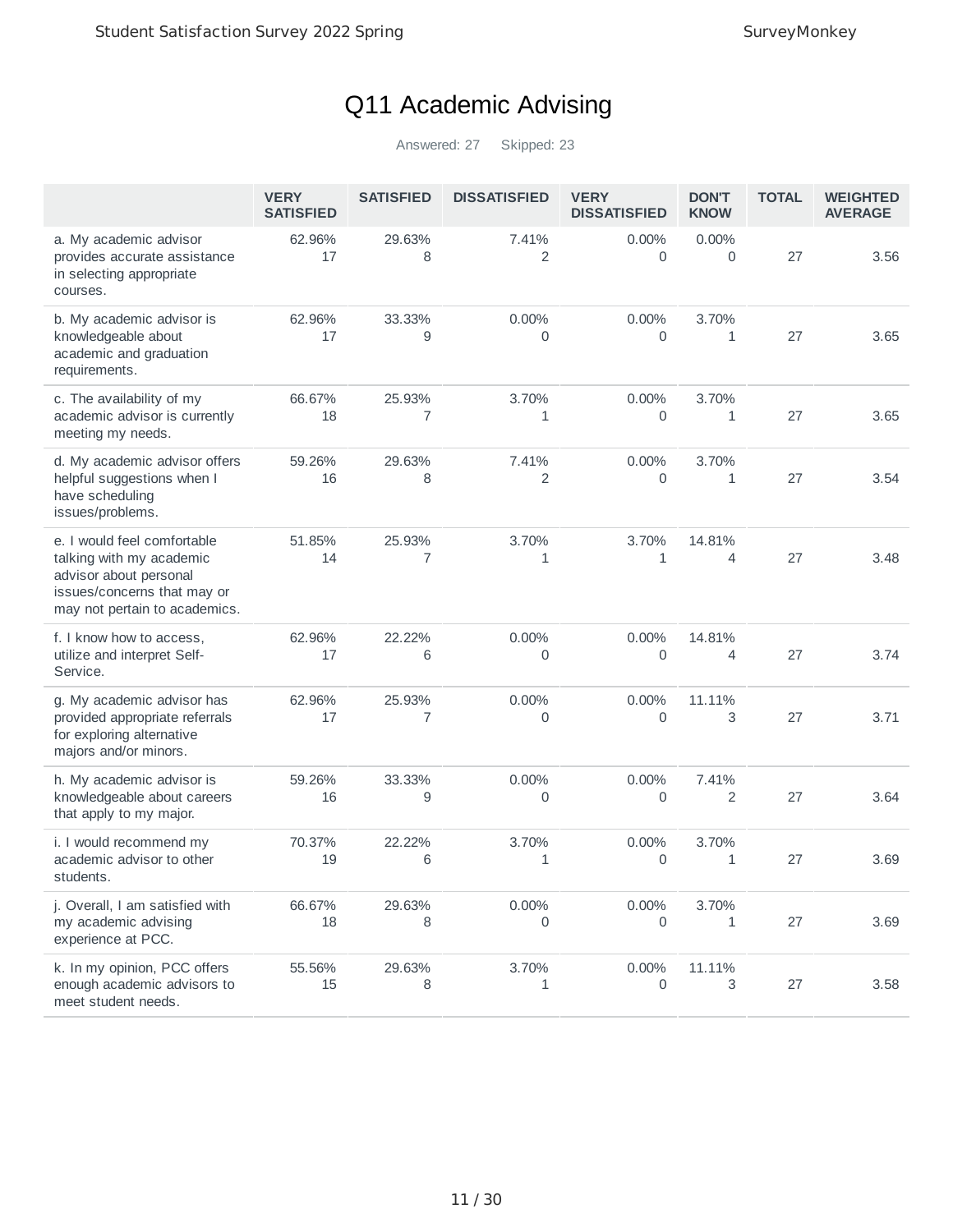#### Q12 What has been most beneficial about your advising experience?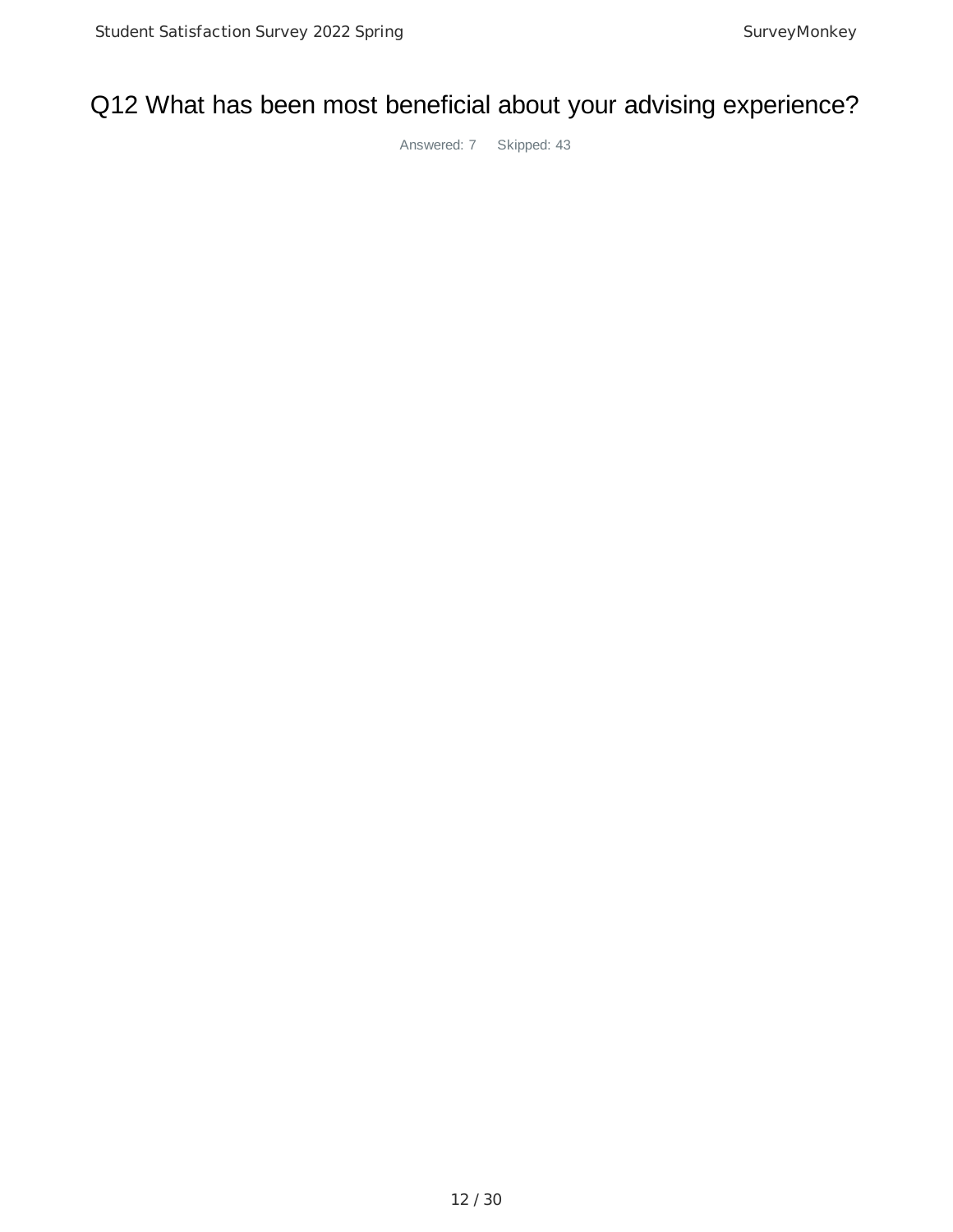#### Q13 What are your suggestions for improving academic advising at PCC?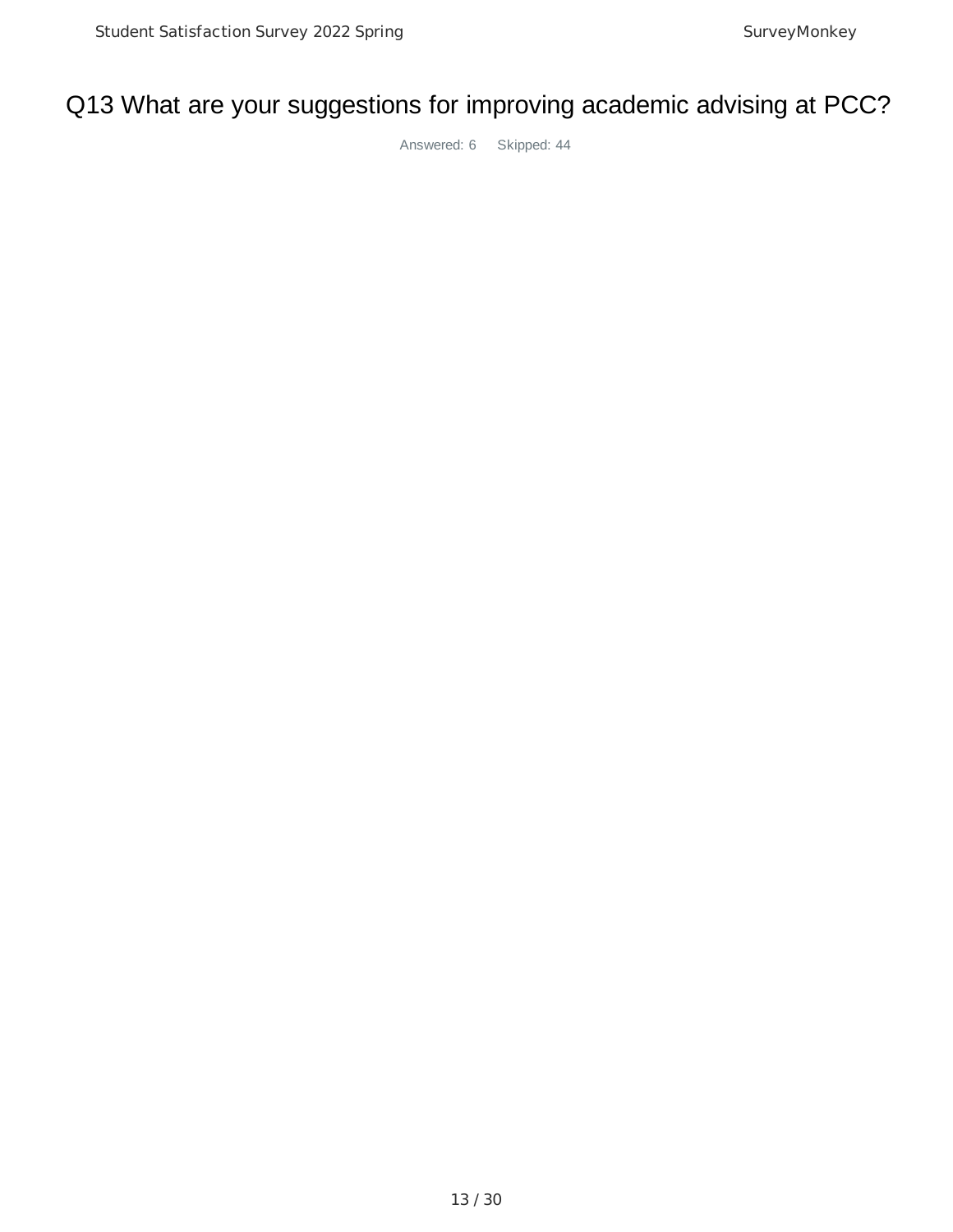## Q14 Learning Commons

|                                                                                                                                                            | <b>VERY</b><br><b>SATISFIED</b> | <b>SATISFIED</b> | <b>DISSATISFIED</b>   | <b>VERY</b><br><b>DISSATISFIED</b> | <b>DON'T</b><br><b>KNOW</b> | <b>TOTAL</b> | <b>WEIGHTED</b><br><b>AVERAGE</b> |
|------------------------------------------------------------------------------------------------------------------------------------------------------------|---------------------------------|------------------|-----------------------|------------------------------------|-----------------------------|--------------|-----------------------------------|
| a. Staff members in the<br>Learning Commons are<br>friendly and welcoming                                                                                  | 68.00%<br>17                    | 20.00%<br>5      | $0.00\%$<br>0         | $0.00\%$<br>$\Omega$               | 12.00%<br>3                 | 25           | 3.77                              |
| b. Staff members in the<br>Learning Commons are<br>knowledgeable and take the<br>initiative to find answers to my<br>questions if they do not know<br>them | 54.17%<br>13                    | 29.17%<br>7      | 0.00%<br>0            | 0.00%<br>$\mathbf 0$               | 16.67%<br>4                 | 24           | 3.65                              |
| c. There are sufficient<br>numbers of computers and<br>printers available within the<br>Learning Commons to meet<br>my needs                               | 60.00%<br>15                    | 24.00%<br>6      | 4.00%<br>$\mathbf{1}$ | 0.00%<br>$\Omega$                  | 12.00%<br>3                 | 25           | 3.64                              |
| d. Technology, including<br>wireless access, works<br>sufficiently to meet my needs<br>within the Learning Commons                                         | 48.00%<br>12                    | 36.00%<br>9      | 0.00%<br>0            | 4.00%<br>$\mathbf{1}$              | 12.00%<br>3                 | 25           | 3.45                              |
| e. The overall environment is<br>welcoming within the available<br>space                                                                                   | 68.00%<br>17                    | 16.00%<br>4      | 0.00%<br>0            | 4.00%<br>$\mathbf{1}$              | 12.00%<br>3                 | 25           | 3.68                              |
| f. Newer technology and<br>furnishings are available for<br>me to experiment and work in<br>groups                                                         | 60.00%<br>15                    | 16.00%<br>4      | 4.00%<br>$\mathbf{1}$ | 4.00%<br>$\mathbf{1}$              | 16.00%<br>4                 | 25           | 3.57                              |
| g. There are sufficient quiet<br>study areas to meet my needs                                                                                              | 56.00%<br>14                    | 24.00%<br>6      | 4.00%<br>$\mathbf{1}$ | 4.00%<br>$\mathbf{1}$              | 12.00%<br>3                 | 25           | 3.50                              |
| h. There are sufficient areas<br>for groups to work together                                                                                               | 50.00%<br>12                    | 29.17%<br>7      | 0.00%<br>0            | 4.17%<br>$\mathbf{1}$              | 16.67%<br>$\overline{4}$    | 24           | 3.50                              |
| i. I am satisfied by the support<br>provided by staff within the<br>Learning Commons                                                                       | 56.00%<br>14                    | 24.00%<br>6      | 4.00%<br>$\mathbf{1}$ | 0.00%<br>$\overline{0}$            | 16.00%<br>4                 | 25           | 3.62                              |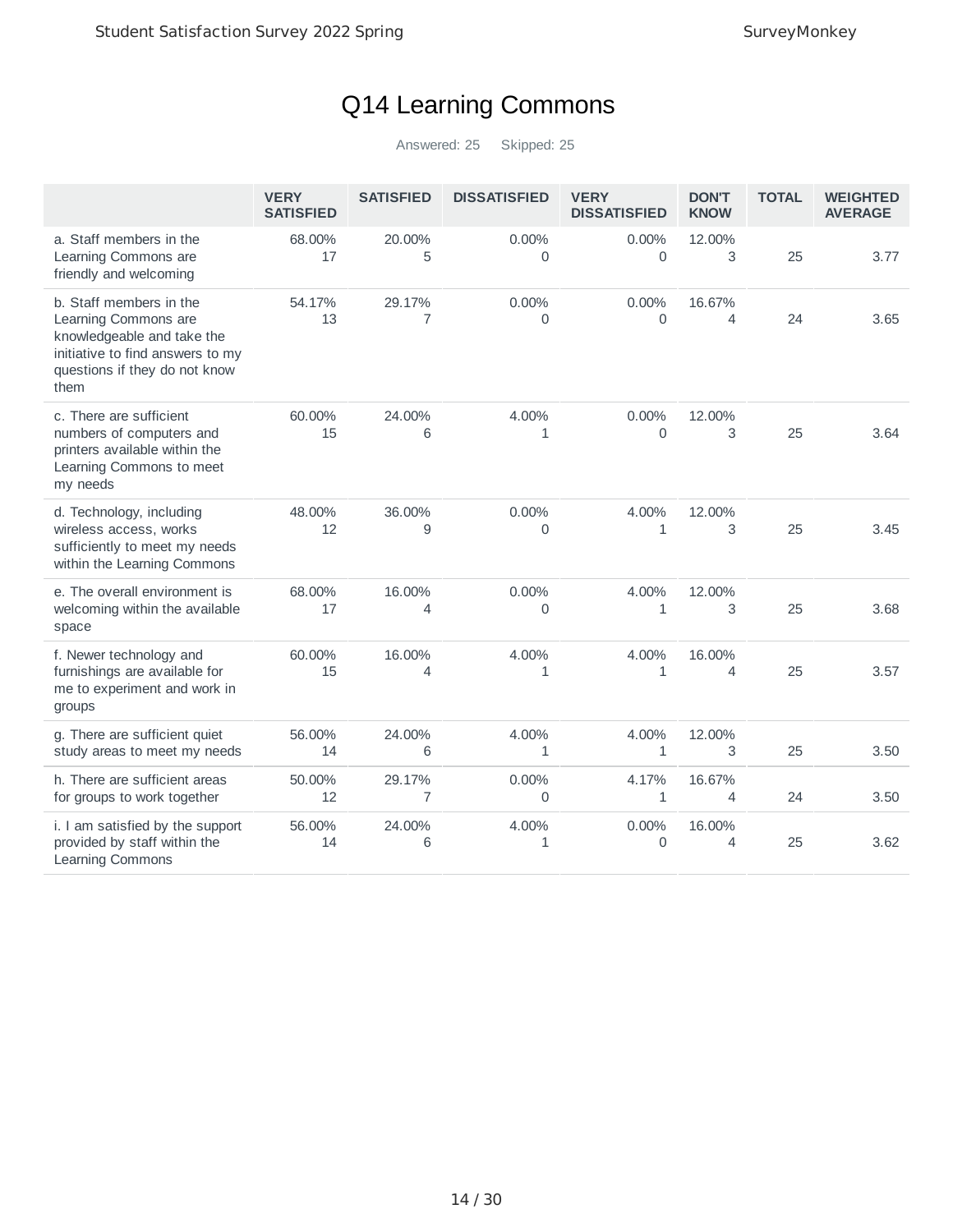# Q15 Tutoring

|                                                                                                           | <b>VERY</b><br><b>SATISFIED</b> | <b>SATISFIED</b> | <b>DISSATISFIED</b> | <b>VERY</b><br><b>DISSATISFIED</b> | <b>DON'T</b><br><b>KNOW</b> | <b>TOTAL</b> | <b>WEIGHTED</b><br><b>AVERAGE</b> |
|-----------------------------------------------------------------------------------------------------------|---------------------------------|------------------|---------------------|------------------------------------|-----------------------------|--------------|-----------------------------------|
| a. There are a sufficient<br>number of tutors available to<br>help me in the Learning<br>Commons          | 52.00%<br>13                    | 16.00%<br>4      | 4.00%               | 4.00%                              | 24.00%<br>6                 | 25           | 3.53                              |
| b. The tutors are<br>knowledgeable and helpful                                                            | 48.00%<br>12                    | 20.00%<br>5      | $0.00\%$<br>0       | 4.00%                              | 28.00%                      | 25           | 3.56                              |
| c. There are tutors available<br>for the subject areas in which<br>I need help in the Learning<br>Commons | 52.00%<br>13                    | 16.00%<br>4      | 4.00%               | $0.00\%$<br>$\Omega$               | 28.00%                      | 25           | 3.67                              |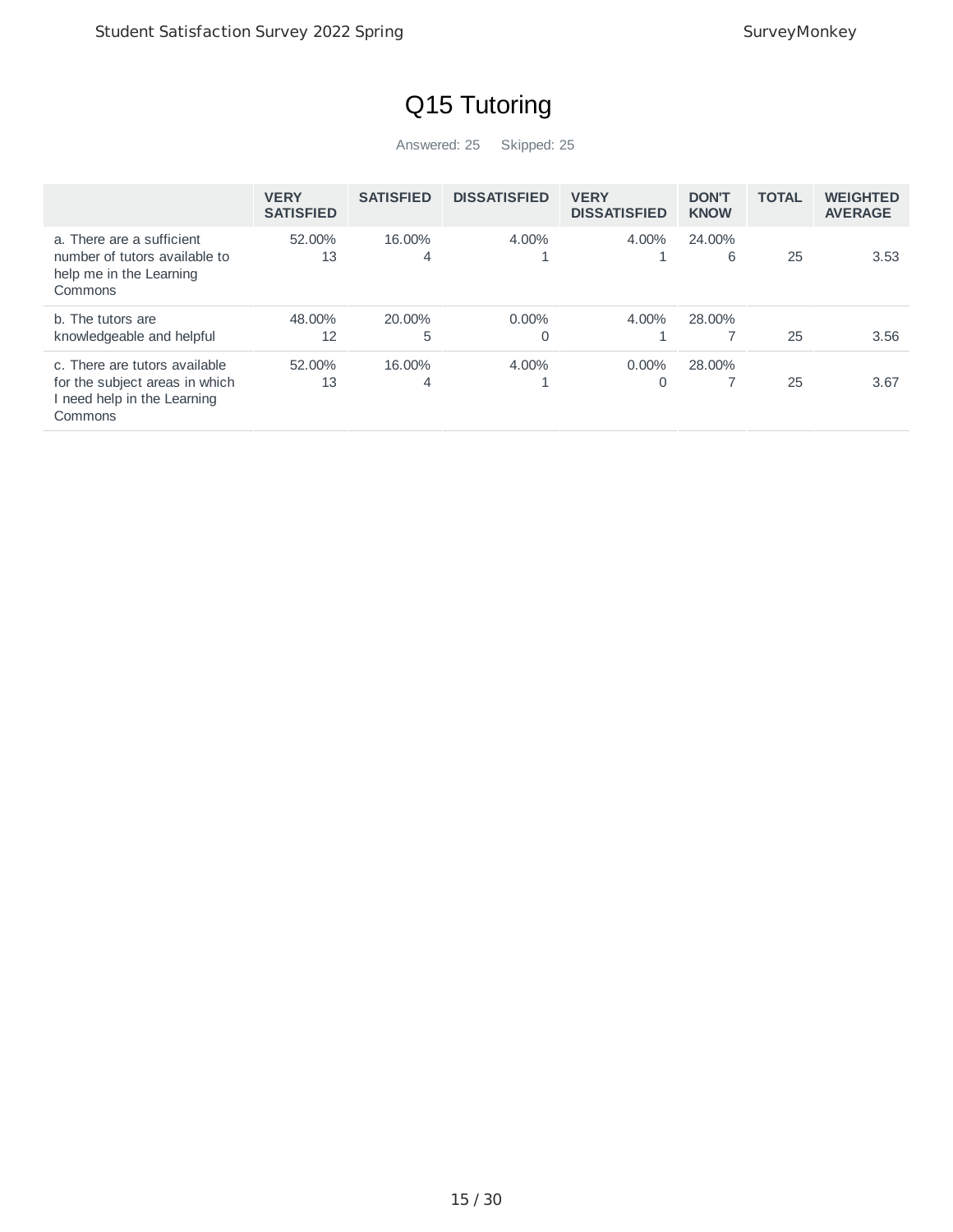## Q16 Library Resources

|                                                                                           | <b>VERY</b><br><b>SATISFIED</b> | <b>SATISFIED</b> | <b>DISSATISFIED</b>  | <b>VERY</b><br><b>DISSATISFIED</b> | <b>DON'T</b><br><b>KNOW</b> | <b>TOTAL</b> | <b>WEIGHTED</b><br><b>AVERAGE</b> |
|-------------------------------------------------------------------------------------------|---------------------------------|------------------|----------------------|------------------------------------|-----------------------------|--------------|-----------------------------------|
| a. Library materials including<br>electronic databases are<br>sufficient to meet my needs | 60.00%<br>15                    | 24.00%<br>6      | $0.00\%$<br>$\Omega$ | 4.00%                              | 12.00%<br>3                 | 25           | 3.59                              |
| b. Library staff is<br>knowledgeable and helpful                                          | 68.00%<br>17                    | 20.00%<br>5      | $0.00\%$<br>0        | $0.00\%$<br>0                      | 12.00%<br>3                 | 25           | 3.77                              |
| c. I have received library<br>instruction in one or more of<br>my classes                 | 64.00%<br>16                    | 24.00%<br>6      | $0.00\%$<br>0        | $0.00\%$<br>0                      | 12.00%<br>3                 | 25           | 3.73                              |
| d. The library instruction I<br>have received is satisfactory<br>for my research needs    | 64.00%<br>16                    | 20.00%<br>5      | $0.00\%$<br>0        | 4.00%                              | 12.00%<br>3                 | 25           | 3.64                              |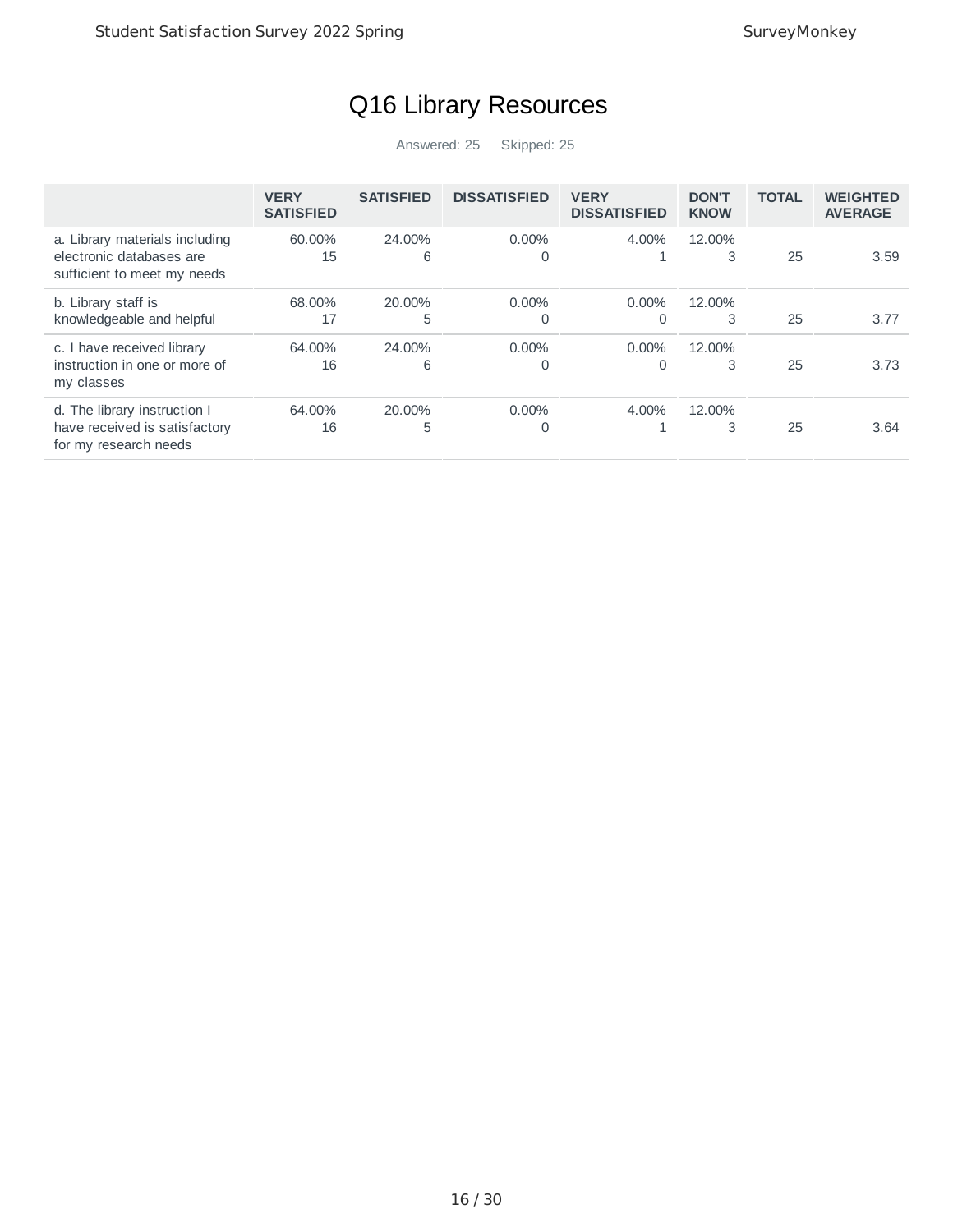## Q17 Distance Education

|                                                                                                                                                                 | <b>VERY</b><br><b>SATISFIED</b> | <b>SATISFIED</b>         | <b>DISSATISFIED</b>        | <b>VERY</b><br><b>DISSATISFIED</b> | <b>DON'T</b><br><b>KNOW</b> | <b>TOTAL</b> | <b>WEIGHTED</b><br><b>AVERAGE</b> |
|-----------------------------------------------------------------------------------------------------------------------------------------------------------------|---------------------------------|--------------------------|----------------------------|------------------------------------|-----------------------------|--------------|-----------------------------------|
| a. Distance learning staff<br>answers technical questions in<br>a timely manner                                                                                 | 62.50%<br>15                    | 29.17%<br>$\overline{7}$ | 0.00%<br>$\mathbf 0$       | $0.00\%$<br>0                      | 8.33%<br>2                  | 24           | 3.68                              |
| b. Distance learning staff is<br>friendly and helpful and willing<br>to answer my questions                                                                     | 58.33%<br>14                    | 33.33%<br>8              | $0.00\%$<br>$\overline{0}$ | $0.00\%$<br>$\mathbf 0$            | 8.33%<br>2                  | 24           | 3.64                              |
| c. I am satisfied with my ability<br>to contact the distance<br>learning staff                                                                                  | 62.50%<br>15                    | 29.17%<br>7              | 0.00%<br>$\overline{0}$    | 0.00%<br>$\Omega$                  | 8.33%<br>2                  | 24           | 3.68                              |
| d. Minimum technology<br>requirements for my distance<br>education course are clearly<br>stated and information on how<br>to obtain technologies is<br>provided | 75.00%<br>18                    | 20.83%<br>5              | 0.00%<br>$\Omega$          | 0.00%<br>$\Omega$                  | 4.17%<br>1                  | 24           | 3.78                              |
| e. Course instructions<br>articulate a clear description of<br>technical and academic<br>supports that can help<br>students to succeed                          | 58.33%<br>14                    | 37.50%<br>9              | 0.00%<br>$\Omega$          | 0.00%<br>$\Omega$                  | 4.17%<br>$\mathbf 1$        | 24           | 3.61                              |
| f. Course instructions make it<br>clear how to get started and<br>where to find various<br>components of the course                                             | 66.67%<br>16                    | 29.17%<br>7              | 0.00%<br>0                 | 0.00%<br>0                         | 4.17%<br>1                  | 24           | 3.70                              |
| g. Communications<br>expectations for online<br>discussion, e-mail and other<br>forms of interaction are clearly<br>stated                                      | 75.00%<br>18                    | 20.83%<br>5              | 0.00%<br>$\overline{0}$    | 0.00%<br>$\mathbf 0$               | 4.17%<br>1                  | 24           | 3.78                              |
| h. Learning activities in my<br>distance education course<br>provide opportunities for<br>interaction that support active<br>learning                           | 79.17%<br>19                    | 16.67%<br>4              | $0.00\%$<br>0              | $0.00\%$<br>$\Omega$               | 4.17%<br>1                  | 24           | 3.83                              |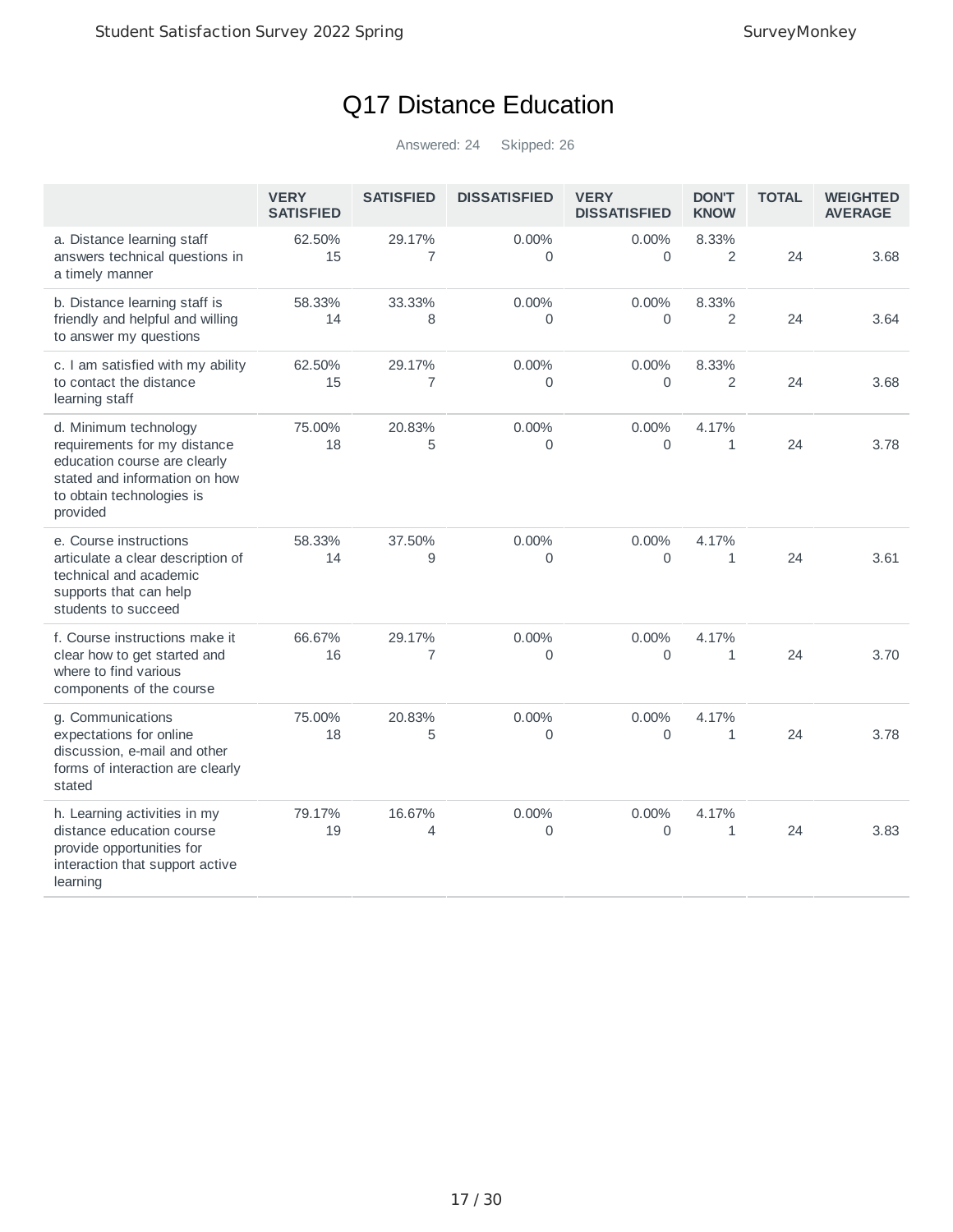## Q18 Business Office

|                                                                                                | <b>VERY</b><br><b>SATISFIED</b> | <b>SATISFIED</b> | <b>DISSATISFIED</b> | <b>VERY</b><br><b>DISSATISFIED</b> | <b>DON'T</b><br><b>KNOW</b> | <b>TOTAL</b> | <b>WEIGHTED</b><br><b>AVERAGE</b> |
|------------------------------------------------------------------------------------------------|---------------------------------|------------------|---------------------|------------------------------------|-----------------------------|--------------|-----------------------------------|
| a. Business Office personnel<br>are helpful and meet my<br>needs when I request<br>assistance. | 68.00%<br>17                    | 16.00%<br>4      | 4.00%               | $0.00\%$<br>0                      | 12.00%<br>3                 | 25           | 3.73                              |
| b. Tuition and fees billing<br>practices are reasonable.                                       | 56.00%<br>14                    | 32.00%<br>8      | 8.00%<br>2          | $0.00\%$<br>0                      | 4.00%                       | 25           | 3.50                              |
| c. There are convenient ways<br>of paying my school tuition<br>and fees billing.               | 68.00%<br>17                    | 24.00%<br>6      | 8.00%<br>2          | $0.00\%$<br>0                      | $0.00\%$<br>0               | 25           | 3.60                              |
| d. The Business Office is<br>open during hours which are<br>convenient for most students.      | 60.00%<br>15                    | 28.00%           | 4.00%               | $0.00\%$<br>0                      | 8.00%<br>2                  | 25           | 3.61                              |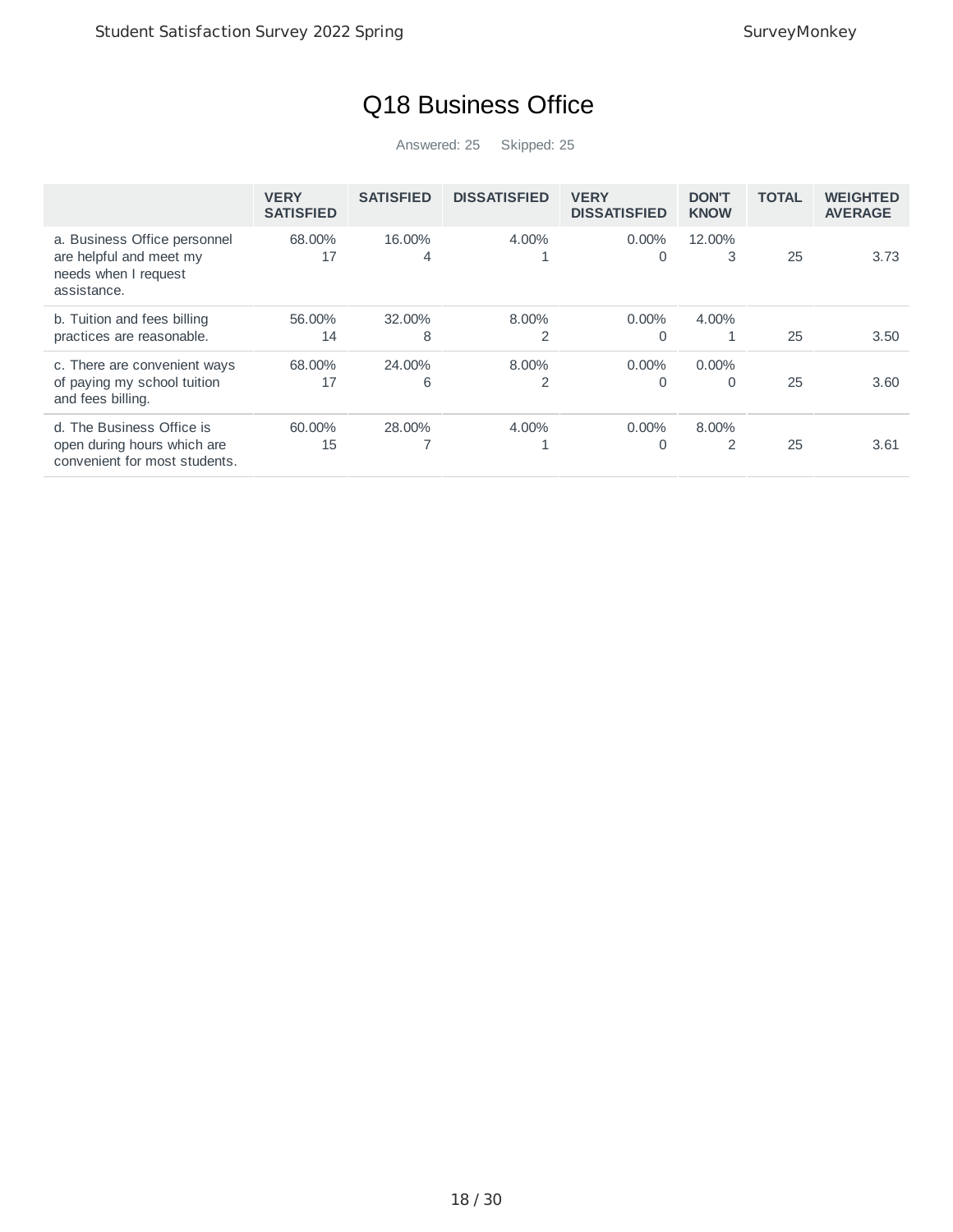## Q19 College Safety

|                                                        | <b>VERY</b><br><b>SATISFIED</b> | <b>SATISFIED</b> | <b>DISSATISFIED</b> | <b>VERY</b><br><b>DISSATISFIED</b> | <b>DON'T</b><br><b>KNOW</b> | <b>TOTAL</b> | <b>WEIGHTED</b><br><b>AVERAGE</b> |
|--------------------------------------------------------|---------------------------------|------------------|---------------------|------------------------------------|-----------------------------|--------------|-----------------------------------|
| a. Safety Officials are helpful.                       | 56.00%<br>14                    | 24.00%<br>6      | $0.00\%$            | $0.00\%$<br>0                      | 20.00%<br>5                 | 25           | 3.70                              |
| b. Safety Officials respond<br>quickly to emergencies. | 40.00%<br>10                    | 24.00%<br>6      | 4.00%               | $0.00\%$<br>$\Omega$               | $32.00\%$<br>8              | 25           | 3.53                              |
| c. The campus is safe and<br>secure for all students.  | 54.17%<br>13                    | 29.17%           | $0.00\%$            | $0.00\%$<br>0                      | 16.67%<br>4                 | 24           | 3.65                              |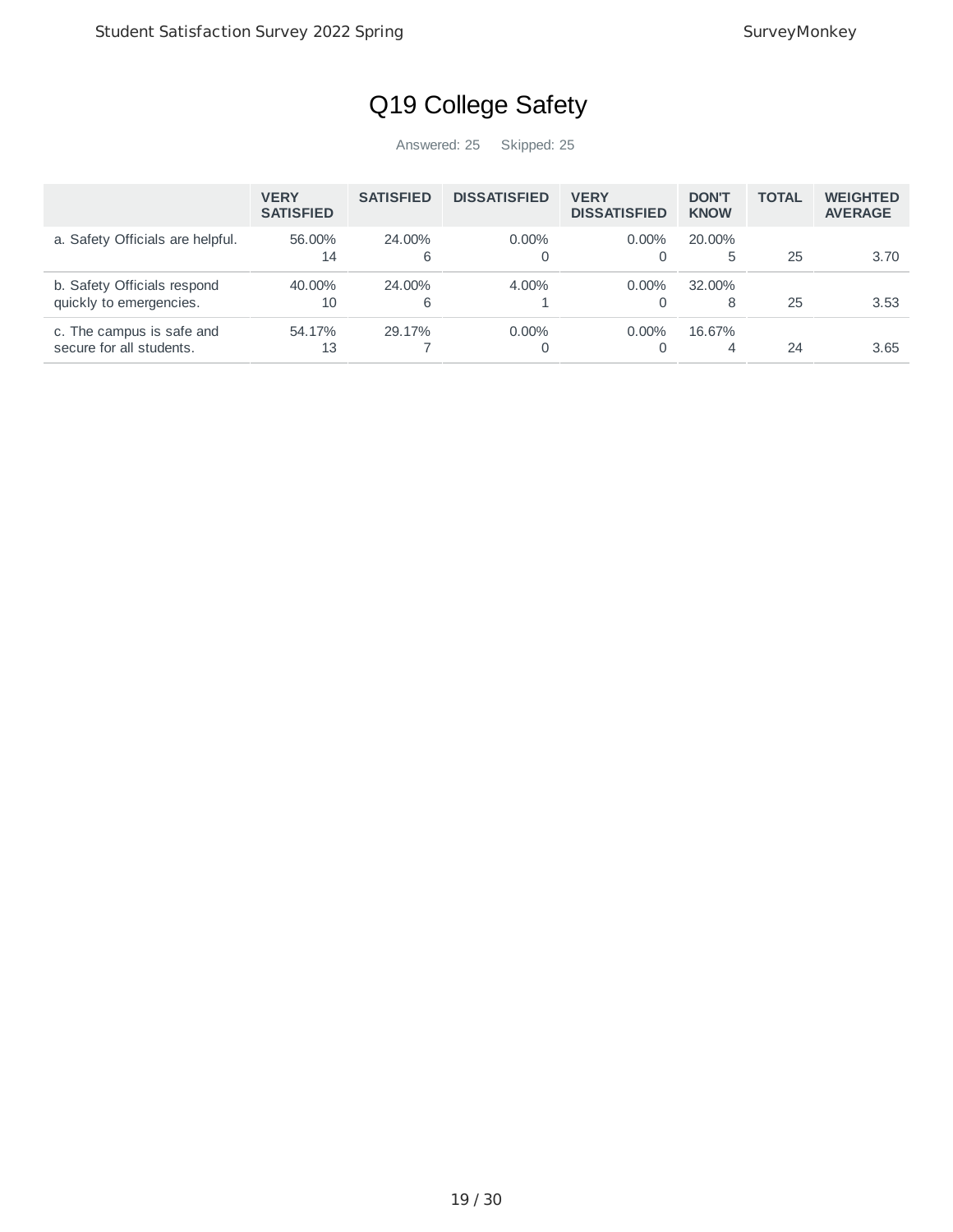# Q20 Facility Services

|                                                                            | <b>VERY</b><br><b>SATISFIED</b> | <b>SATISFIED</b> | <b>DISSATISFIED</b> | <b>VERY</b><br><b>DISSATISFIED</b> | <b>DON'T</b><br><b>KNOW</b> | <b>TOTAL</b> | <b>WEIGHTED</b><br><b>AVERAGE</b> |
|----------------------------------------------------------------------------|---------------------------------|------------------|---------------------|------------------------------------|-----------------------------|--------------|-----------------------------------|
| a. The parking lots are well lit<br>and secure.                            | 48.00%<br>12                    | 20.00%<br>5      | 12.00%<br>3         | $0.00\%$<br>0                      | 20.00%<br>5                 | 25           | 3.45                              |
| b. The amount of student<br>parking space on campus is<br>adequate.        | 50.00%<br>12                    | 20.83%<br>5      | 8.33%<br>2          | 12.50%<br>3                        | 8.33%<br>$\overline{2}$     | 24           | 3.18                              |
| c. The classrooms and eating<br>facilities are clean and free of<br>trash. | 56.00%<br>14                    | 24.00%<br>6      | $0.00\%$<br>0       | $0.00\%$<br>0                      | 20.00%<br>5                 | 25           | 3.70                              |
| d. The bathrooms are kept<br>clean and stocked with<br>needed supplies.    | 62.50%<br>15                    | 25.00%<br>6      | 4.17%               | $0.00\%$<br>0                      | 8.33%<br>$\overline{2}$     | 24           | 3.64                              |
| e. The campus grounds are<br>kept clean and neat.                          | 62.50%<br>15                    | 29.17%           | $0.00\%$<br>0       | $0.00\%$<br>0                      | 8.33%<br>$\overline{2}$     | 24           | 3.68                              |
| f. The maintenance staff are<br>friendly and helpful.                      | 75.00%<br>18                    | 8.33%<br>2       | $0.00\%$<br>0       | $0.00\%$<br>0                      | 16.67%<br>4                 | 24           | 3.90                              |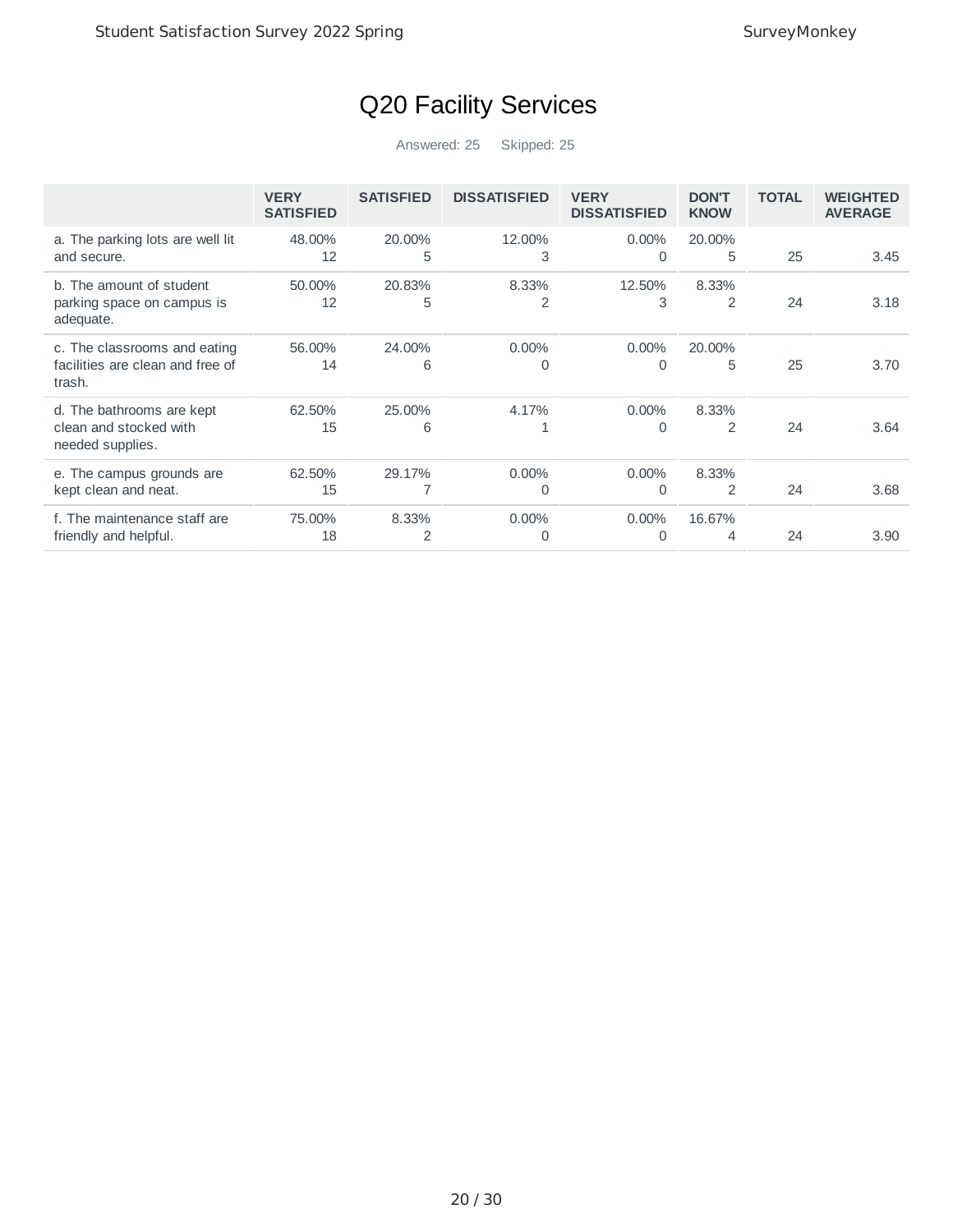## Q21 Bookstore

|                                                                                 | <b>VERY</b><br><b>SATISFIED</b> | <b>SATISFIED</b> | <b>DISSATISFIED</b>  | <b>VERY</b><br><b>DISSATISFIED</b> | <b>DON'T</b><br><b>KNOW</b> | <b>TOTAL</b> | <b>WEIGHTED</b><br><b>AVERAGE</b> |
|---------------------------------------------------------------------------------|---------------------------------|------------------|----------------------|------------------------------------|-----------------------------|--------------|-----------------------------------|
| a. Bookstore staff is helpful.                                                  | 60.00%<br>15                    | 20.00%<br>5      | 4.00%<br>ᅩ           | 4.00%                              | 12.00%<br>3                 | 25           | 3.55                              |
| b. Textbooks required for<br>courses are usually available<br>in the bookstore. | 54.17%<br>13                    | 25.00%<br>6      | $0.00\%$<br>0        | 8.33%<br>2                         | 12.50%<br>3                 | 24           | 3.43                              |
| c. The Bookstore carries a<br>variety of merchandise.                           | 52.17%<br>12                    | 30.43%           | $0.00\%$<br>$\Omega$ | $0.00\%$<br>$\Omega$               | 17.39%<br>4                 | 23           | 3.63                              |
| d. The Bookstore staffing<br>level is adequate.                                 | 54.17%<br>13                    | 25.00%<br>6      | $0.00\%$<br>0        | $0.00\%$<br>0                      | 20.83%<br>5                 | 24           | 3.68                              |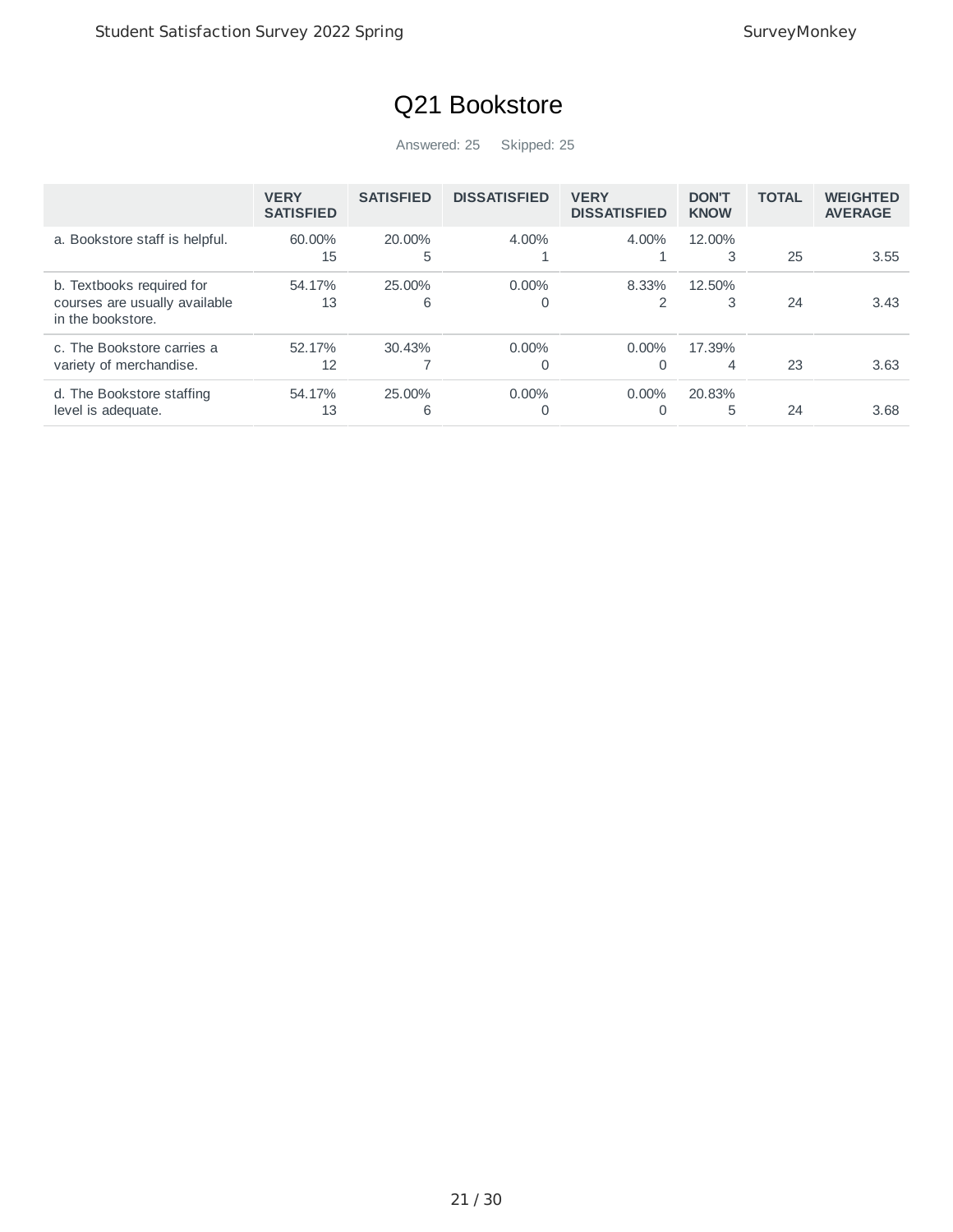## Q22 Food Service - Pacer Café

|                                                                                  | <b>VERY</b><br><b>SATISFIED</b> | <b>SATISFIED</b> | <b>DISSATISFIED</b> | <b>VERY</b><br><b>DISSATISFIED</b> | <b>DON'T</b><br><b>KNOW</b> | <b>TOTAL</b> | <b>WEIGHTED</b><br><b>AVERAGE</b> |
|----------------------------------------------------------------------------------|---------------------------------|------------------|---------------------|------------------------------------|-----------------------------|--------------|-----------------------------------|
| a. The Café provides food and<br>beverages courteously and in<br>a timely manner | 37.50%<br>9                     | 20.83%<br>5      | 8.33%<br>2          | $0.00\%$<br>0                      | 33.33%<br>8                 | 24           | 3.44                              |
| b. The Café provides a<br>satisfactory selection of food<br>and beverages        | 37.50%<br>9                     | 25,00%<br>6      | 12.50%<br>3         | $0.00\%$<br>0                      | 25.00%<br>6                 | 24           | 3.33                              |
| c. The Café prices are<br>reasonable                                             | 41.67%<br>10                    | 25.00%<br>6      | 4.17%               | $0.00\%$<br>$\Omega$               | 29.17%                      | 24           | 3.53                              |
| d. The Café provides healthy<br>and nutritious alternatives                      | 41.67%<br>10                    | 25.00%<br>6      | 4.17%               | $0.00\%$<br>O                      | 29.17%                      | 24           | 3.53                              |
| e. Vending services are<br>satisfactory                                          | 50.00%<br>12                    | 16.67%<br>4      | $0.00\%$<br>0       | 8.33%<br>2                         | 25.00%<br>6                 | 24           | 3.44                              |
| f. Overall, I am satisfied with<br>the Pacer Café                                | 45.83%<br>11                    | 29.17%           | $0.00\%$            | 4.17%                              | 20.83%<br>5                 | 24           | 3.47                              |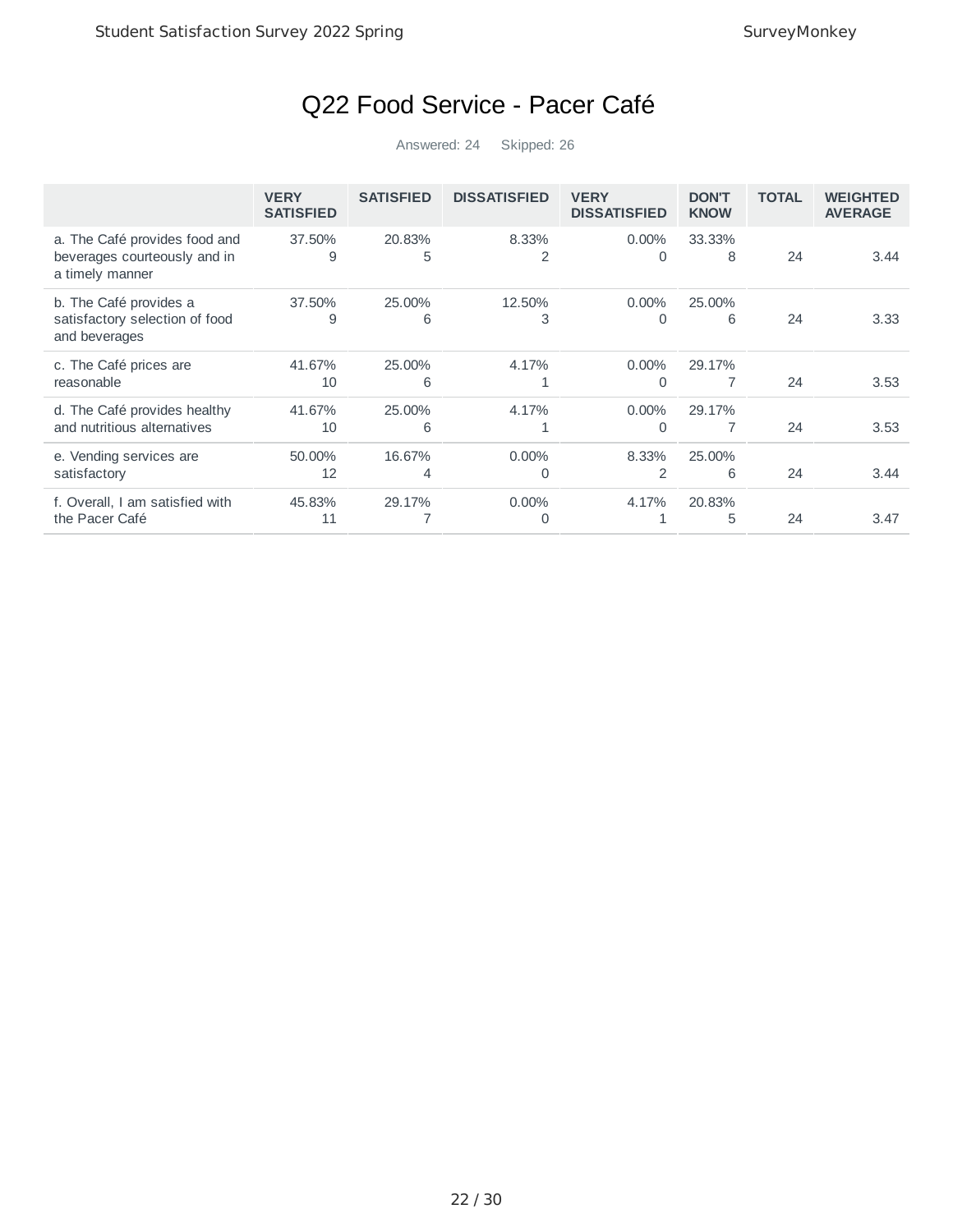## Q23 Information Technology

|                                                                                              | <b>VERY</b><br><b>SATISFIED</b> | <b>SATISFIED</b> | <b>DISSATISFIED</b>  | <b>VERY</b><br><b>DISSATISFIED</b> | <b>DON'T</b><br><b>KNOW</b> | <b>TOTAL</b> | <b>WEIGHTED</b><br><b>AVERAGE</b> |
|----------------------------------------------------------------------------------------------|---------------------------------|------------------|----------------------|------------------------------------|-----------------------------|--------------|-----------------------------------|
| a. How satisfied are you with<br>the classroom and lab<br>technology?                        | 56.52%<br>13                    | 21.74%<br>5      | $0.00\%$<br>$\Omega$ | 4.35%                              | 17.39%<br>4                 | 23           | 3.58                              |
| b. How satisfied are you with<br>the helpdesk staff?                                         | 52.17%<br>12                    | 30.43%           | $0.00\%$<br>0        | $0.00\%$<br>$\Omega$               | 17.39%<br>4                 | 23           | 3.63                              |
| c. How satisfied are you with<br>campus wireless network?                                    | 65.22%<br>15                    | 17.39%<br>4      | $0.00\%$<br>0        | $0.00\%$<br>0                      | 17.39%<br>4                 | 23           | 3.79                              |
| d. How satisfied are you with<br>web-based services<br>(WebAdvisor, Self-Service,<br>Email)? | 69.57%<br>16                    | 13.04%<br>3      | $0.00\%$<br>0        | $0.00\%$<br>0                      | 17.39%<br>4                 | 23           | 3.84                              |
| e. How satisfied are you with<br>the overall IT environment on<br>campus?                    | 54.55%<br>12                    | 27.27%<br>6      | $0.00\%$<br>0        | $0.00\%$<br>0                      | 18.18%<br>4                 | 22           | 3.67                              |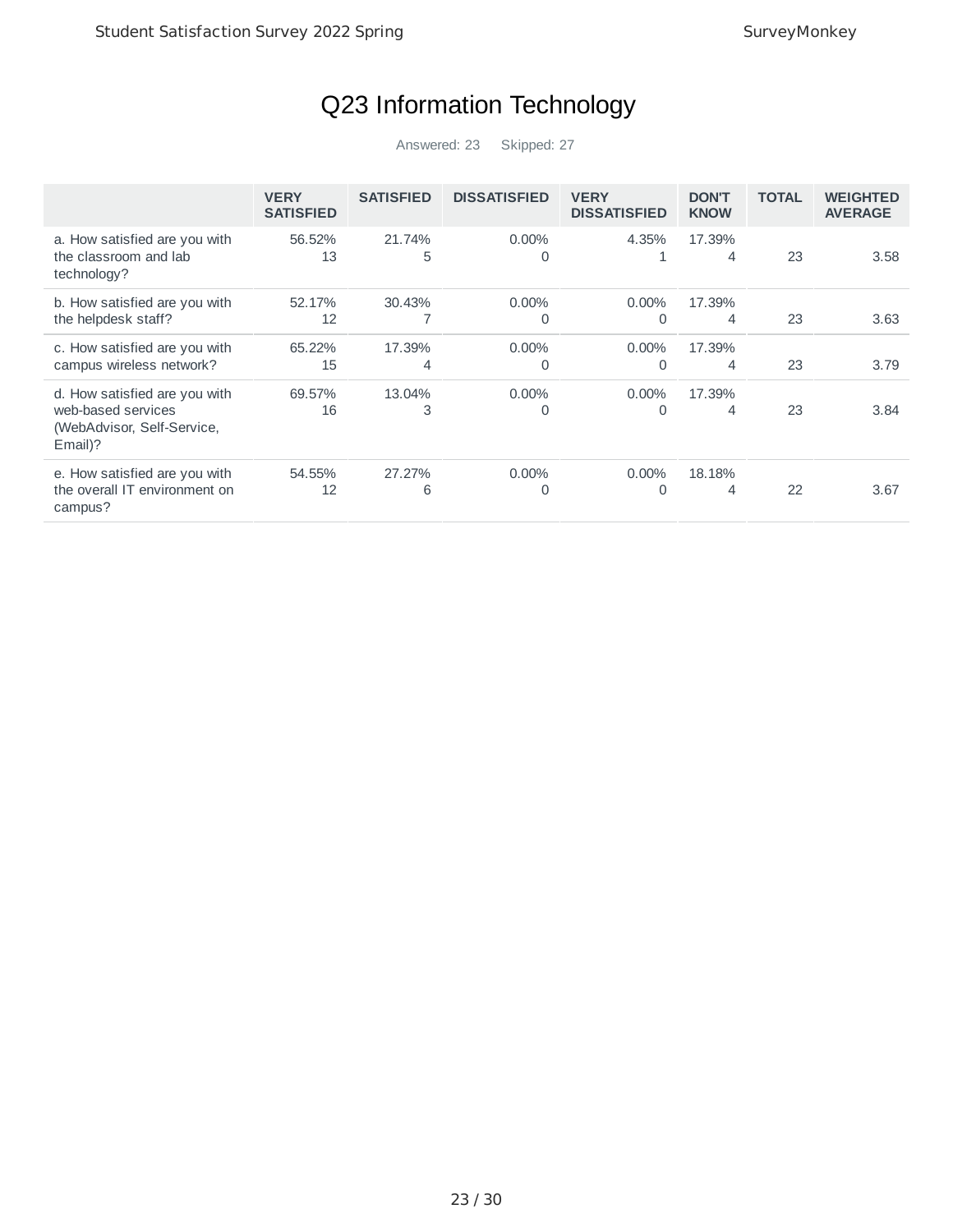## Q24 Foundation Office

|                                                                                                                                               | <b>VERY</b><br><b>SATISFIED</b> | <b>SATISFIED</b> | <b>DISSATISFIED</b> | <b>VERY</b><br><b>DISSATISFIED</b> | <b>DON'T</b><br><b>KNOW</b> | <b>TOTAL</b> | <b>WEIGHTED</b><br><b>AVERAGE</b> |
|-----------------------------------------------------------------------------------------------------------------------------------------------|---------------------------------|------------------|---------------------|------------------------------------|-----------------------------|--------------|-----------------------------------|
| a. The Foundation Office<br>communicates to students<br>when scholarships are<br>available through their office<br>and how to apply for them. | 56.52%<br>13                    | 21.74%<br>5      | 4.35%<br>1          | 4.35%                              | 13.04%<br>3                 | 23           | 3.50                              |
| b. I found applying for a PCC<br>Foundation Scholarship to be<br>easy.                                                                        | 60.87%<br>14                    | 13.04%<br>3      | 4.35%<br>1          | 4.35%<br>1                         | 17.39%<br>4                 | 23           | 3.58                              |
| c. Information about the Pacer<br>Promise Scholarship program<br>is easy to find under "Paying<br>for College" on<br>www.piedmontcc.edu.      | 56.52%<br>13                    | 21.74%<br>5      | $0.00\%$<br>0       | 4.35%<br>1                         | 17.39%<br>4                 | 23           | 3.58                              |
| am aware of additional<br>d.1<br>opportunities for financial<br>support through the<br>Foundation's Emergency Fund<br>program.                | 65.22%<br>15                    | 17.39%<br>4      | $0.00\%$<br>0       | 4.35%<br>1                         | 13.04%<br>3                 | 23           | 3.65                              |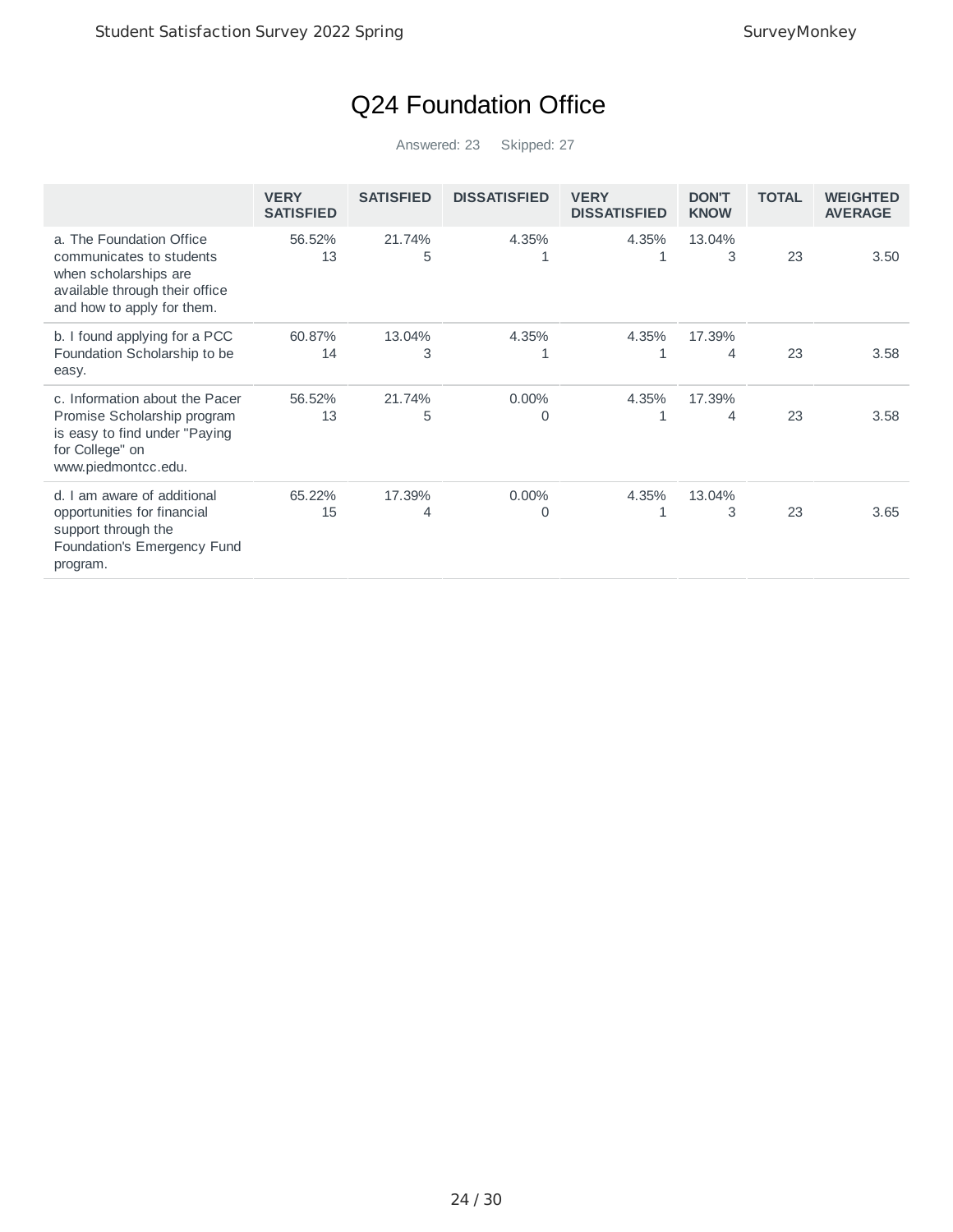## Q25 Communications

|                                                                                           | <b>VERY</b><br><b>SATISFIED</b> | <b>SATISFIED</b> | <b>DISSATISFIED</b> | <b>VERY</b><br><b>DISSATISFIED</b> | <b>DON'T</b><br><b>KNOW</b> | <b>TOTAL</b> | <b>WEIGHTED</b><br><b>AVERAGE</b> |
|-------------------------------------------------------------------------------------------|---------------------------------|------------------|---------------------|------------------------------------|-----------------------------|--------------|-----------------------------------|
| a. PCC's printed schedule<br>booklet is a helpful tool for<br>registering for classes.    | 86.36%<br>19                    | 4.55%            | $0.00\%$<br>0       | $0.00\%$                           | $9.09\%$<br>2               | 22           | 3.95                              |
| b. PCC's website makes it<br>convenient to view the online<br>class schedule.             | 81.82%<br>18                    | 18.18%<br>4      | $0.00\%$<br>0       | $0.00\%$<br>0                      | $0.00\%$<br>0               | 22           | 3.82                              |
| c. PCC's new website is easy<br>to navigate.                                              | 72.73%<br>16                    | 27.27%<br>6      | $0.00\%$<br>0       | $0.00\%$                           | $0.00\%$<br>0               | 22           | 3.73                              |
| d. PCC's Facebook page is a<br>good way to find out about<br>College activities and news. | 77.27%<br>17                    | 13.64%<br>3      | $0.00\%$<br>0       | $0.00\%$                           | 9.09%<br>$\overline{2}$     | 22           | 3.85                              |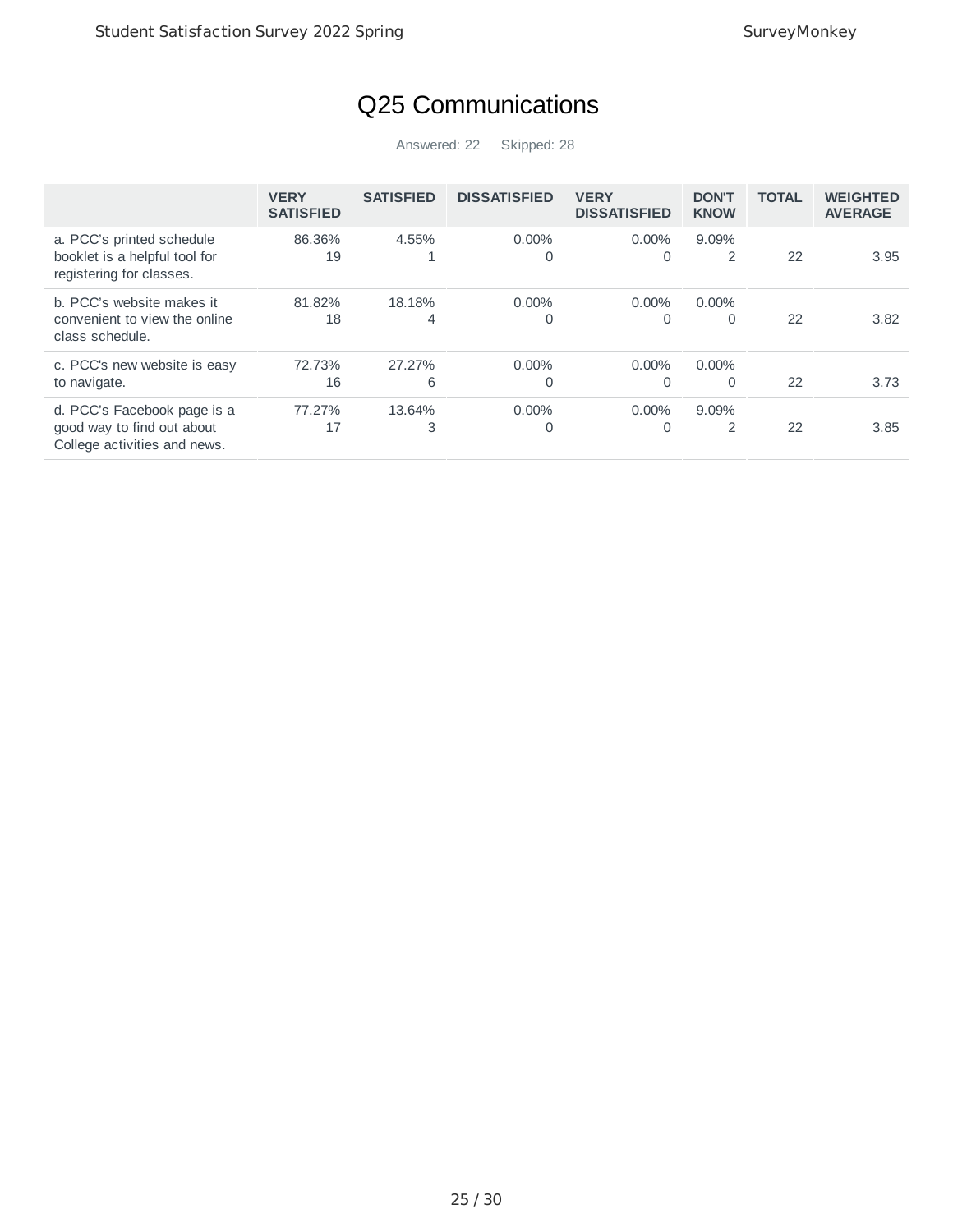#### Q26 CommunicationsIf you are interested in sharing your student success story please enter your name and email below or email Beth at beth.townsend@piedmontcc.edu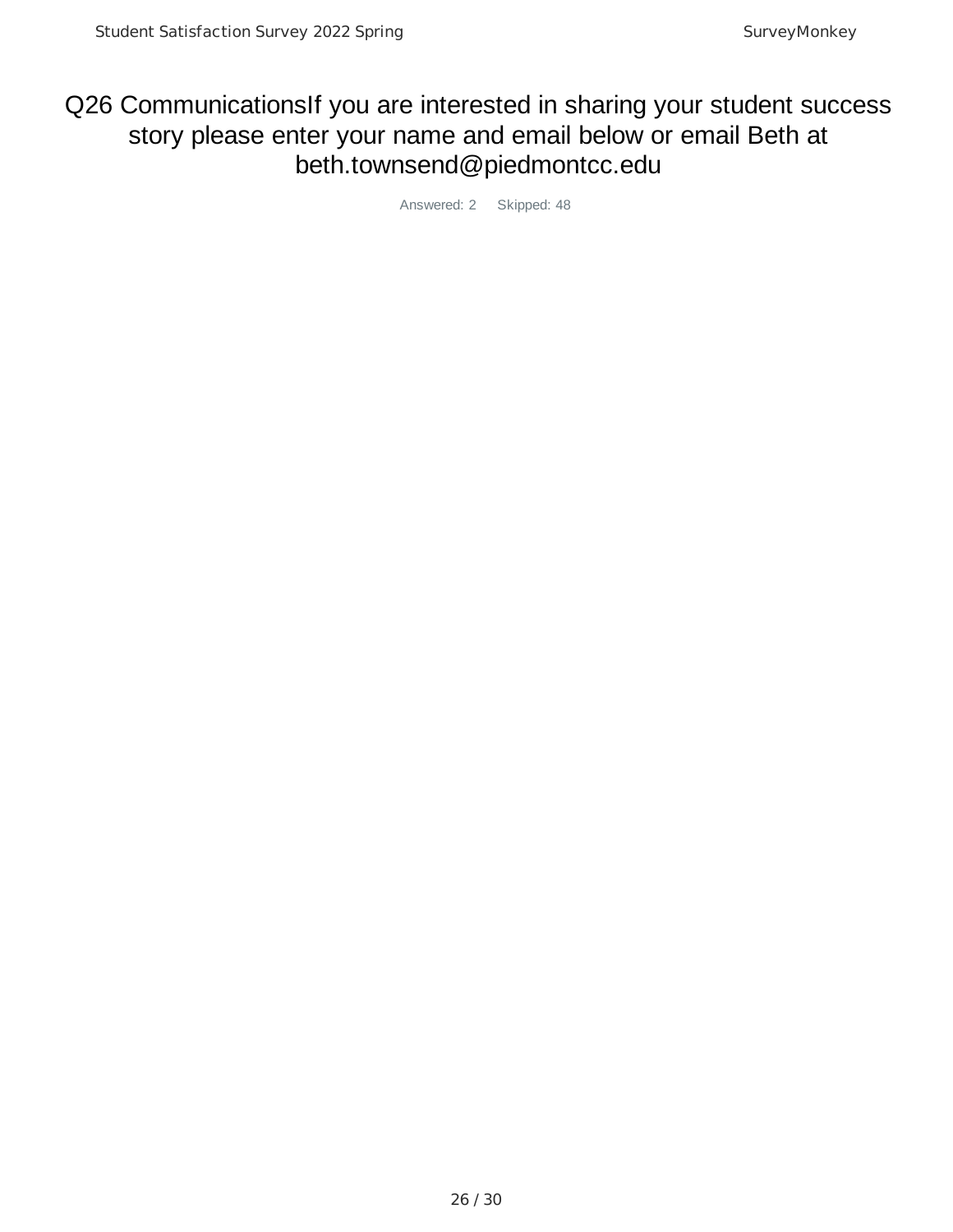#### Q27 Please select the College activities below you have seen a PCC advertisement for (choose all that apply)

| <b>ANSWER CHOICES</b>              | <b>RESPONSES</b> |    |
|------------------------------------|------------------|----|
| Scholarships                       | 77.27%           | 17 |
| <b>Registration Dates</b>          | 81.82%           | 18 |
| <b>Career Fairs</b>                | 72.73%           | 16 |
| Visiting 4-Year Institutions       | 40.91%           | 9  |
| <b>Transfer Fairs</b>              | 40.91%           | 9  |
| <b>PCC Activities &amp; Events</b> | 86.36%           | 19 |
| Total Respondents: 22              |                  |    |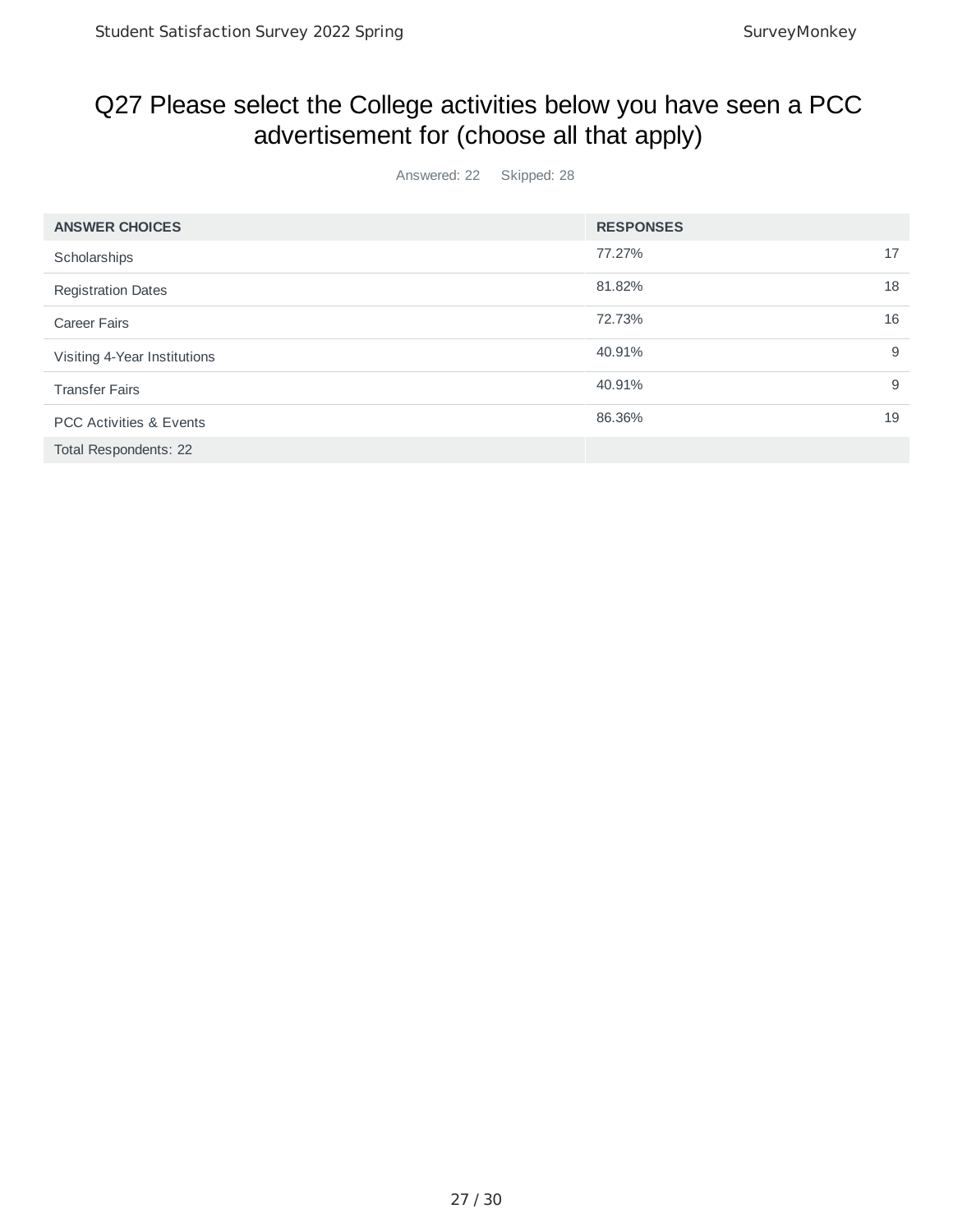## Q28 How would you like to find out about things happening at PCC?

| <b>ANSWER CHOICES</b>                            | <b>RESPONSES</b> |                |
|--------------------------------------------------|------------------|----------------|
| <b>Student Email</b>                             | 90.91%           | 20             |
| Text                                             | 45.45%           | 10             |
| FaceBook                                         | 68.18%           | 15             |
| SnapChat                                         | 18.18%           | 4              |
| <b>Blackboard</b>                                | 77.27%           | 17             |
| Local Newspaper                                  | 31.82%           | $\overline{7}$ |
| Announcements in Class                           | 54.55%           | 12             |
| Other Social Media or different type of contact: | 4.55%            | 1              |
| Total Respondents: 22                            |                  |                |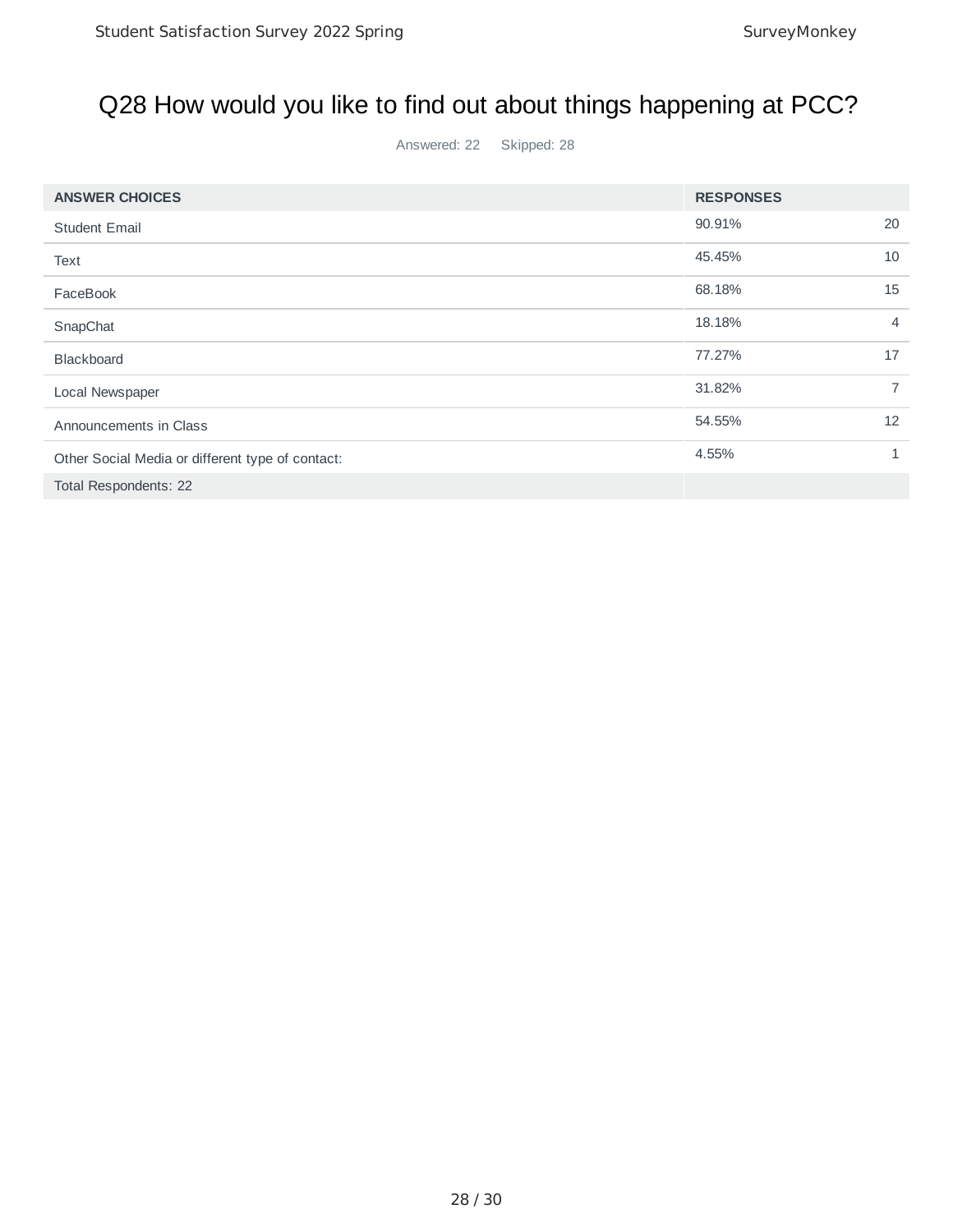# Q29 Office of Research & Institutional Effectiveness (ORIE)

|                                                                                                             | <b>VERY</b><br><b>SATISFIED</b> | <b>SATISFIED</b> | <b>DISSATISFIED</b> | <b>VERY</b><br><b>DISSATISFIED</b> | <b>DON'T</b><br><b>KNOW</b> | <b>TOTAL</b> | <b>WEIGHTED</b><br><b>AVERAGE</b> |
|-------------------------------------------------------------------------------------------------------------|---------------------------------|------------------|---------------------|------------------------------------|-----------------------------|--------------|-----------------------------------|
| a. I am given the opportunity<br>to provide adequate input<br>about the College.                            | 59.09%<br>13                    | 27.27%<br>6      | $0.00\%$<br>0       | $0.00\%$<br>0                      | 13.64%<br>3                 | 22           | 3.68                              |
| b. I am given the opportunity<br>to provide adequate input<br>about the services offered at<br>the College. | 54.55%<br>12                    | 22.73%<br>5      | 4.55%               | $0.00\%$<br>0                      | 18.18%<br>4                 | 22           | 3.61                              |
| c. I am given the opportunity<br>to provide adequate input<br>about the programs offered at<br>the College. | 59.09%<br>13                    | 22.73%<br>5      | $0.00\%$<br>0       | $0.00\%$<br>0                      | 18.18%<br>4                 | 22           | 3.72                              |